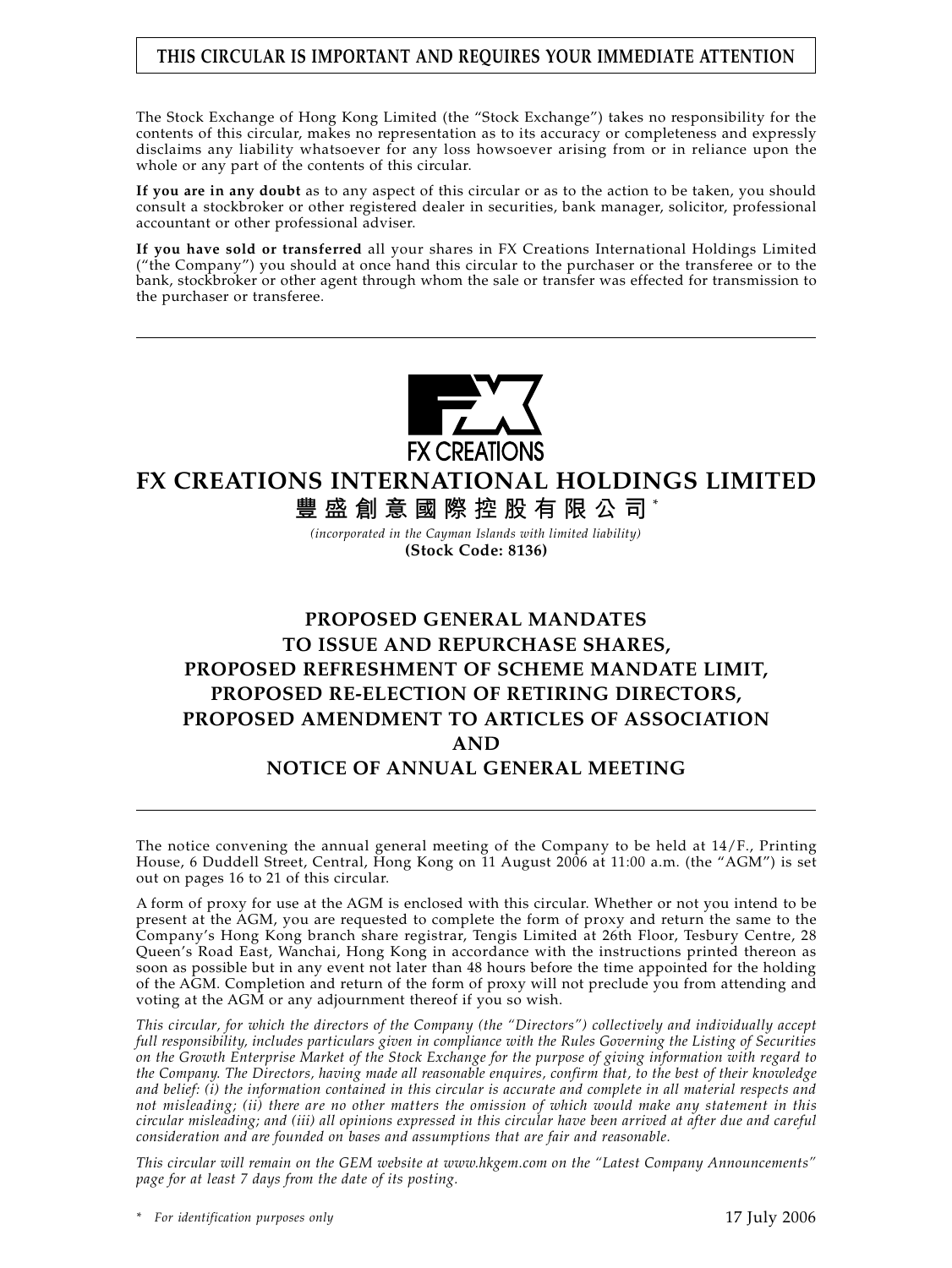## **CHARACTERISTICS OF GEM**

**GEM has been established as a market designed to accommodate companies to which a high investment risk may be attached. In particular, companies may list on GEM with neither a track record of profitability nor any obligation to forecast future profitability. Furthermore, there may be risks arising out of the emerging nature of companies listed on GEM and the business sectors or countries in which the companies operate. Prospective investors should be aware of the potential risks of investing in such companies and should make the decision to invest only after due and careful consideration. The greater risk profile and other characteristics of GEM mean that it is a market more suited to professional and other sophisticated investors.**

**Given the emerging nature of companies listed on GEM, there is a risk that securities traded on GEM may be more susceptible to high market volatility than securities traded on the main board of the Stock Exchange and no assurance is given that there will be a liquid market in the securities traded on GEM.**

**The principal means of information dissemination on GEM is publication on the internet website operated by the Stock Exchange. GEM-listed companies are not generally required to issue paid announcements in gazetted newspapers. Accordingly, prospective investors should note that they need to have access to the GEM website in order to obtain up-to-date information on GEM-listed issuers.**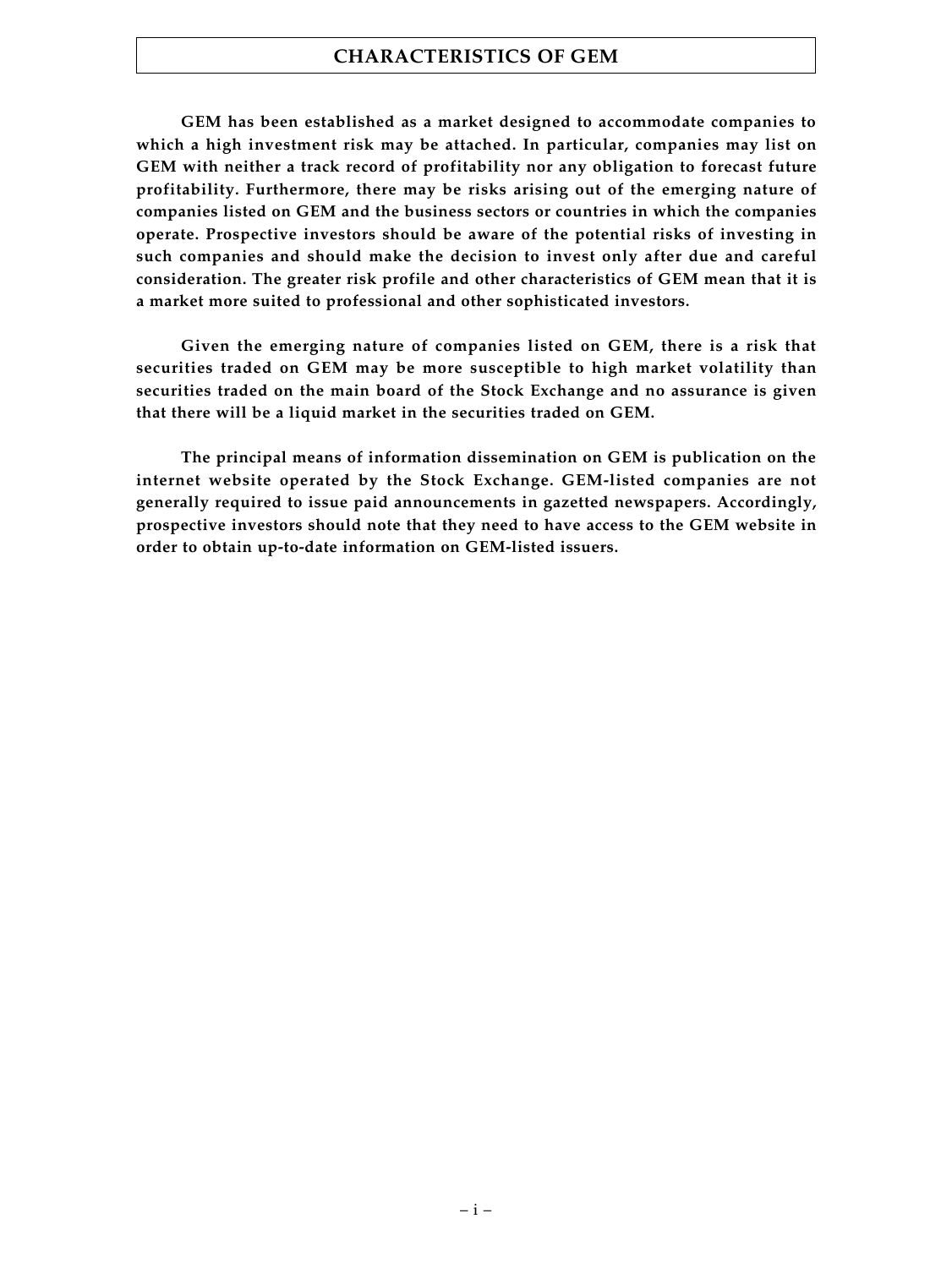# **TABLE OF CONTENTS**

|--|

|                                        |                                        | 1  |  |
|----------------------------------------|----------------------------------------|----|--|
|                                        | <b>LETTER FROM THE BOARD</b>           |    |  |
|                                        |                                        | 3  |  |
|                                        | Proposed General Mandates to Issue and |    |  |
|                                        |                                        | 4  |  |
|                                        |                                        | 5  |  |
|                                        |                                        | 7  |  |
|                                        |                                        | 9  |  |
|                                        |                                        | 10 |  |
|                                        |                                        | 11 |  |
|                                        |                                        | 11 |  |
|                                        |                                        | 11 |  |
| APPENDIX - EXPLANATORY STATEMENT<br>12 |                                        |    |  |
|                                        |                                        | 16 |  |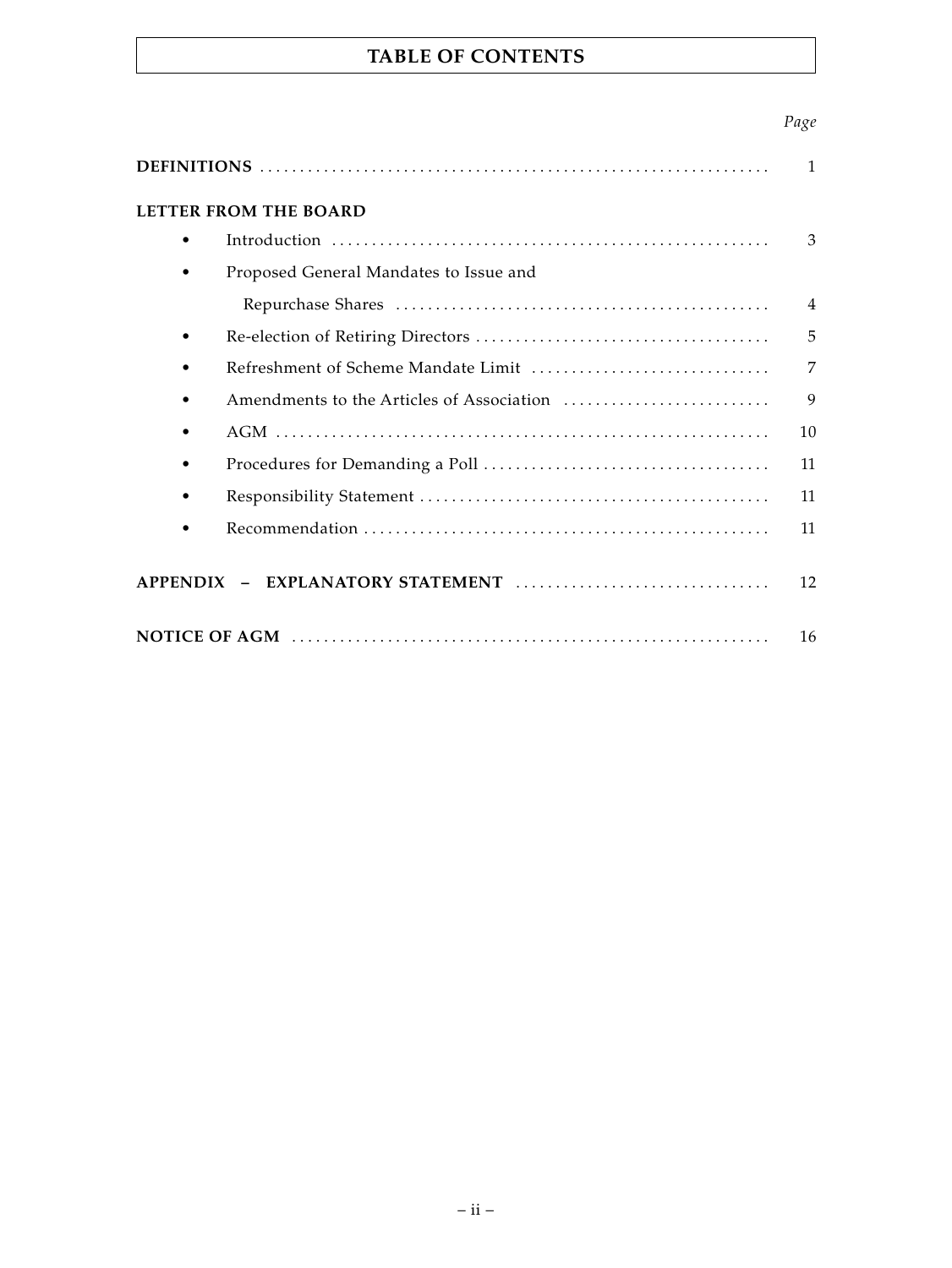*In this circular, the following expressions shall have the following meanings unless the context requires otherwise:*

| "AGM"                     | an annual general meeting of the Company for the<br>year ended 31 March 2006 to be held at 14/F., Printing<br>House, 6 Duddell Street, Central, Hong Kong on<br>11 August 2006 at 11:00 a.m. or any adjournment<br>thereof |
|---------------------------|----------------------------------------------------------------------------------------------------------------------------------------------------------------------------------------------------------------------------|
| "Articles of Association" | the articles of association of the Company, and<br>"Article" shall mean an article of the Articles of<br>Association                                                                                                       |
| "associate(s)"            | has the meaning ascribed thereto in the GEM Listing<br>Rules                                                                                                                                                               |
| "Board"                   | the board of Directors of the Company                                                                                                                                                                                      |
| "Company"                 | FX Creations International Holdings Limited, a<br>company incorporated in the Cayman Islands with<br>limited liability and the Shares of which are listed on<br><b>GEM</b>                                                 |
| "Directors"               | the directors of the Company                                                                                                                                                                                               |
| "GEM"                     | the Growth Enterprise Market of the Stock Exchange                                                                                                                                                                         |
| "GEM Listing Rules"       | the Rules Governing the Listing of Securities on GEM                                                                                                                                                                       |
| "Group"                   | the Company and its subsidiaries                                                                                                                                                                                           |
| "Hong Kong"               | the Hong Kong Special Administrative Region of the<br>People's Republic of China                                                                                                                                           |
| "Latest Practicable Date" | 17 July 2006, being the latest practicable date prior to<br>the printing of this circular for ascertaining certain<br>information contained herein                                                                         |
| "Offer Shares"            | 249,302,000 new Shares issued pursuant to the Open<br>Offer                                                                                                                                                                |
| "Open Offer"              | the issue of the Offer Shares on the basis of one Offer<br>Share for every two existing Shares                                                                                                                             |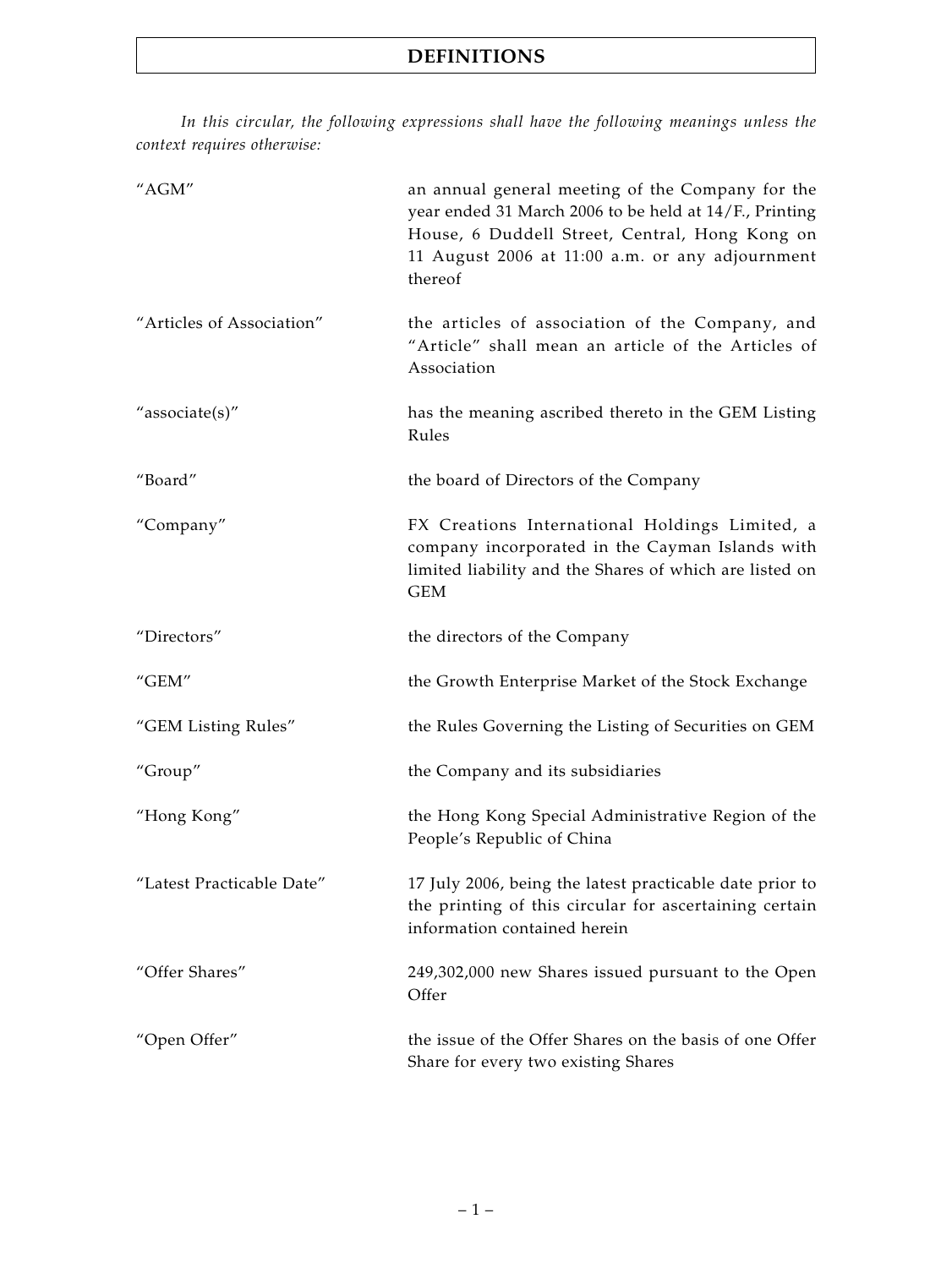# **DEFINITIONS**

| "Participants"                        | any employee (whether full-time or part-time),<br>including any executive director, non-executive<br>director and independent non-executive director of the<br>Group; and any adviser, consultant, supplier or<br>customer of the Group                                                                                                                                                                                                                                                                                                                                                                               |
|---------------------------------------|-----------------------------------------------------------------------------------------------------------------------------------------------------------------------------------------------------------------------------------------------------------------------------------------------------------------------------------------------------------------------------------------------------------------------------------------------------------------------------------------------------------------------------------------------------------------------------------------------------------------------|
| "Registrar"                           | the branch share registrar of the Company in Hong<br>Kong, Tengis Limited at 26th Floor, Tesbury Centre,<br>28 Queen's Road East, Wanchai, Hong Kong                                                                                                                                                                                                                                                                                                                                                                                                                                                                  |
| "Repurchase Mandate"                  | the general mandate to be granted to the Directors to<br>exercise the powers of the Company to repurchase<br>Shares up to a maximum of 10% of the issued share<br>capital of the Company as at the date of the passing<br>of the relevant resolution granting such mandate                                                                                                                                                                                                                                                                                                                                            |
| " $SFO"$                              | the Hong Kong Securities and Futures Ordinance<br>(Chapter 571 of the Laws of Hong Kong)                                                                                                                                                                                                                                                                                                                                                                                                                                                                                                                              |
| "Scheme Mandate Limit"                | the total number of Shares which may be issued upon<br>exercise of all options granted under the Share Option<br>Scheme and any other share option schemes of the<br>Group must not in aggregate exceed 10% of the Shares<br>in issue as at the date on which dealings in the Shares<br>first commence on GEM which may be refreshed<br>pursuant to the rules of the Share Option Scheme. If<br>the Scheme Mandate Limit is refreshed, the total<br>number of Shares which may be issued upon exercise<br>of all options granted must not in aggregate exceed<br>10% of the Shares in issue as at the date of the AGM |
| "Share $(s)$ "                        | ordinary share(s) of HK\$0.01 each in the issued and<br>unissued share capital of the Company                                                                                                                                                                                                                                                                                                                                                                                                                                                                                                                         |
| "Shareholder(s)"                      | the shareholder(s) of the Company                                                                                                                                                                                                                                                                                                                                                                                                                                                                                                                                                                                     |
| "Share Option Scheme"                 | the share option scheme adopted by the Company on<br>2 May 2002                                                                                                                                                                                                                                                                                                                                                                                                                                                                                                                                                       |
| "Stock Exchange"                      | The Stock Exchange of Hong Kong Limited                                                                                                                                                                                                                                                                                                                                                                                                                                                                                                                                                                               |
| "Takeovers Code"                      | the Hong Kong Code on Takeovers and Mergers                                                                                                                                                                                                                                                                                                                                                                                                                                                                                                                                                                           |
| "HK\$"                                | Hong Kong dollars, the lawful currency of Hong Kong                                                                                                                                                                                                                                                                                                                                                                                                                                                                                                                                                                   |
| $^{\prime\prime}$ % $^{\prime\prime}$ | per cent.                                                                                                                                                                                                                                                                                                                                                                                                                                                                                                                                                                                                             |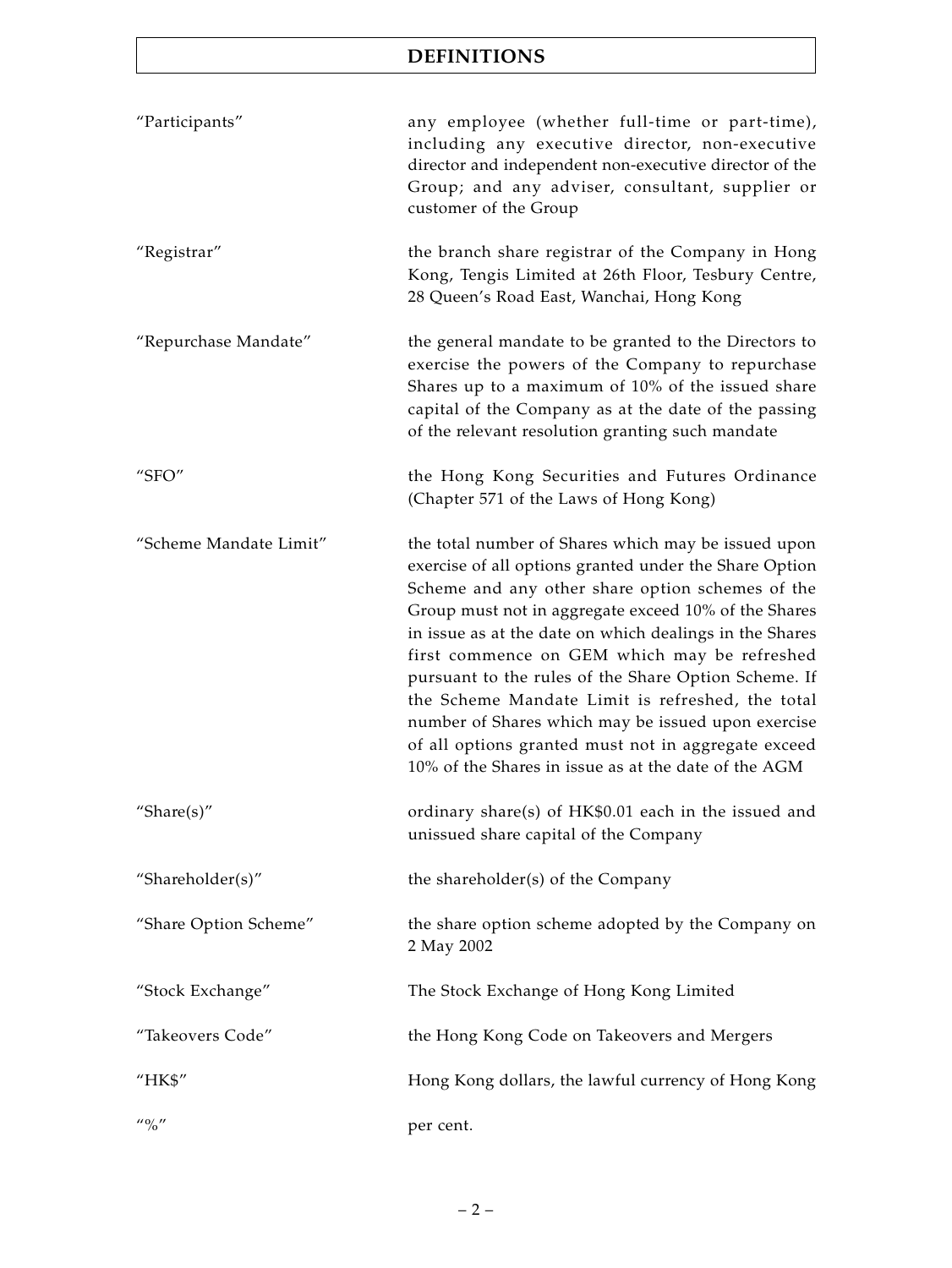

# **FX CREATIONS INTERNATIONAL HOLDINGS LIMITED**

**豐盛創意國際控股有限公司** \*

*(incorporated in the Cayman Islands with limited liability)* **(Stock Code: 8136)**

#### **Executive Directors:** The Contractor Registered Office:

Mr. Wong Wing Cheung, Peter Century Yard Mr. Chan Francis Ping Kuen Cricket Square Mr. Chan Man Yin **Hutchins Drive Hutchins Drive** 

#### **Independent Non-executive Directors:** George Town

Mr. Lee Kun Hung Grand Cayman Mr. Wong Hou Yan, Norman Cayman Islands Mr. Cheung Chi Hwa, Justin British West Indies

P.O. Box 2681GT

# **Head Office and Principal**

**Place of Business:** Workshop A6, 12th Floor, Block A Hong Kong Industrial Centre 489-491 Castle Peak Road Kowloon Hong Kong

17 July 2006

*To the Shareholders*

Dear Sir or Madam,

# **PROPOSED GENERAL MANDATES TO ISSUE AND REPURCHASE SHARES, PROPOSED REFRESHMENT OF SCHEME MANDATE LIMIT, PROPOSED RE-ELECTION OF RETIRING DIRECTORS, PROPOSED AMENDMENT TO ARTICLES OF ASSOCIATION AND NOTICE OF ANNUAL GENERAL MEETING**

#### **INTRODUCTION**

The purpose of this circular is to provide you with information regarding certain resolutions to be proposed at the forthcoming AGM of the Company to be held on 11 August 2006 including but not limited to (i) ordinary resolutions relating to the grant of general

*\* For identification purposes only*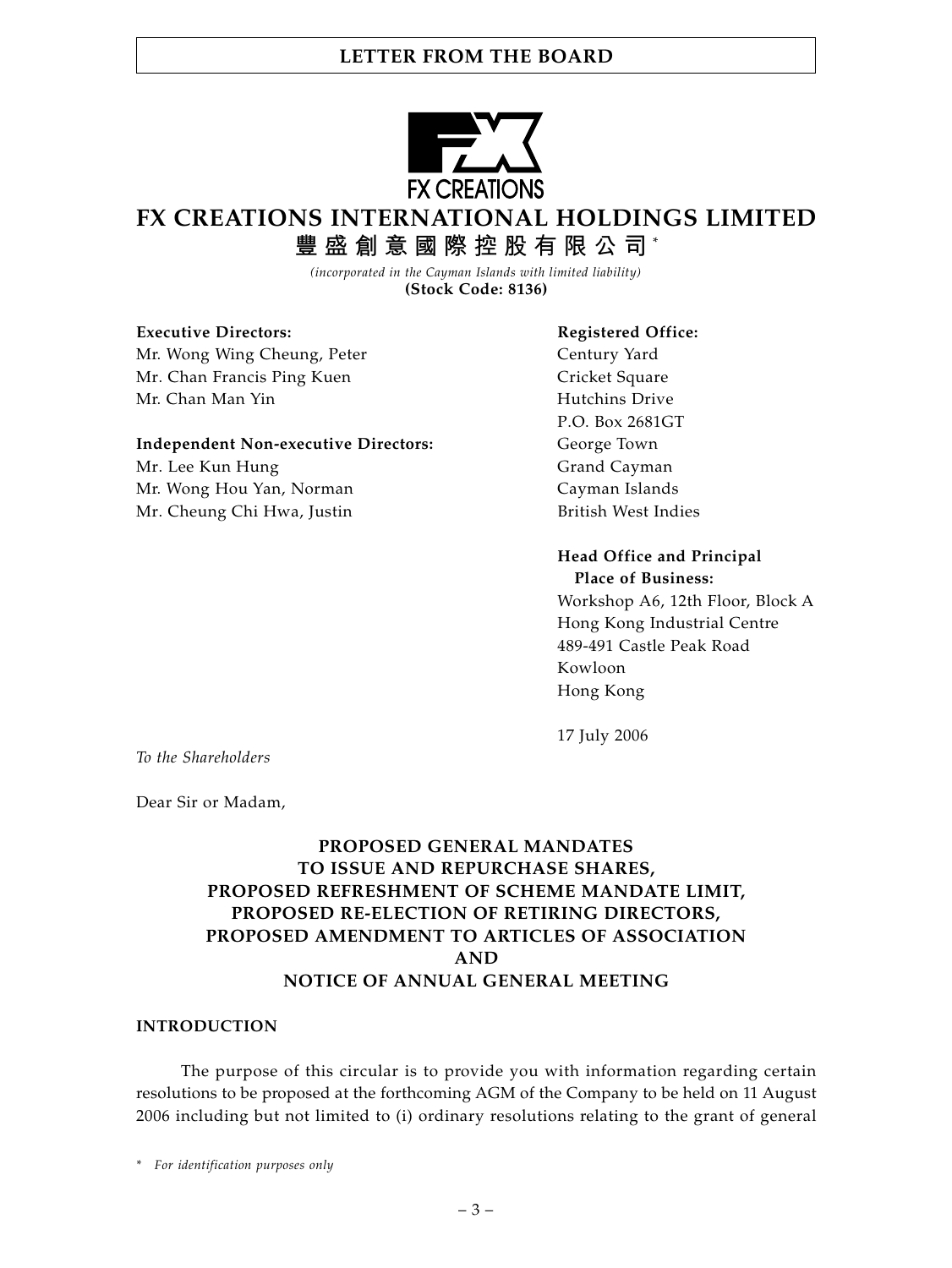mandates to the Directors for the issue of Shares and the repurchase of its Shares; (ii) ordinary resolution relating to the re-election of the retiring Directors; (iii) ordinary resolution relating to the approval of refreshment of the Scheme Mandate Limit on grant of options under the Share Option Scheme; and (iv) special resolutions relating to the amendments to the Articles of Association.

#### **PROPOSED GENERAL MANDATES TO ISSUE AND REPURCHASE SHARES**

At the AGM, an ordinary resolution will be proposed that the Directors be given a general mandate to allot, issue and deal with Shares up to a limit equal to 20% of the issued share capital of the Company as at the date of passing of such resolution. Another ordinary resolution will be proposed to increase the limit of this 20% by the number of any Shares repurchased by the Company up to a maximum of 10% of the issued share capital of the Company as at the date of passing of the relevant resolution.

As at the Latest Practicable Date, the number of issued Shares of the Company was 747,906,000. Assuming no Shares are repurchased or issued before the date of passing of the ordinary resolution giving a general mandate to issue new Shares of the Company, the maximum number of Shares to be issued is 149,581,200 Shares.

At the AGM, an ordinary resolution will be proposed to grant to the Directors a general mandate to repurchase its own Shares on GEM. Under such mandate, the number of Shares that the Company may repurchase shall not exceed 10% of the issued share capital of the Company in issue on the date of passing of the relevant resolution.

As at the Latest Practicable Date, the issued Shares of the Company was 747,906,000. Assuming no Shares are repurchased or issued before the date of passing of the ordinary resolution giving a general mandate to repurchase Shares, the maximum number of Shares to be repurchased is 74,790,600 Shares.

Each of the general mandates would continue in force until whichever is the earliest of:

- (a) the conclusion of the next annual general meeting of the Company;
- (b) the expiration of the period within which the next annual general meeting of the Company is required by any applicable law of the Cayman Islands or the Articles of Association to be held; or
- (c) the date on which any such mandate is revoked or varied by an ordinary resolution of the Shareholders in a general meeting.

An explanatory statement containing all relevant information relating to the Repurchase Mandate and pursuant to the GEM Listing Rules, in particular Rule 13.08, is set out in the Appendix to this circular. The information in the explanatory statement is to provide you with the information reasonably necessary to enable you to make an informed decision on whether to vote for or against the resolutions relating to the Repurchase Mandate.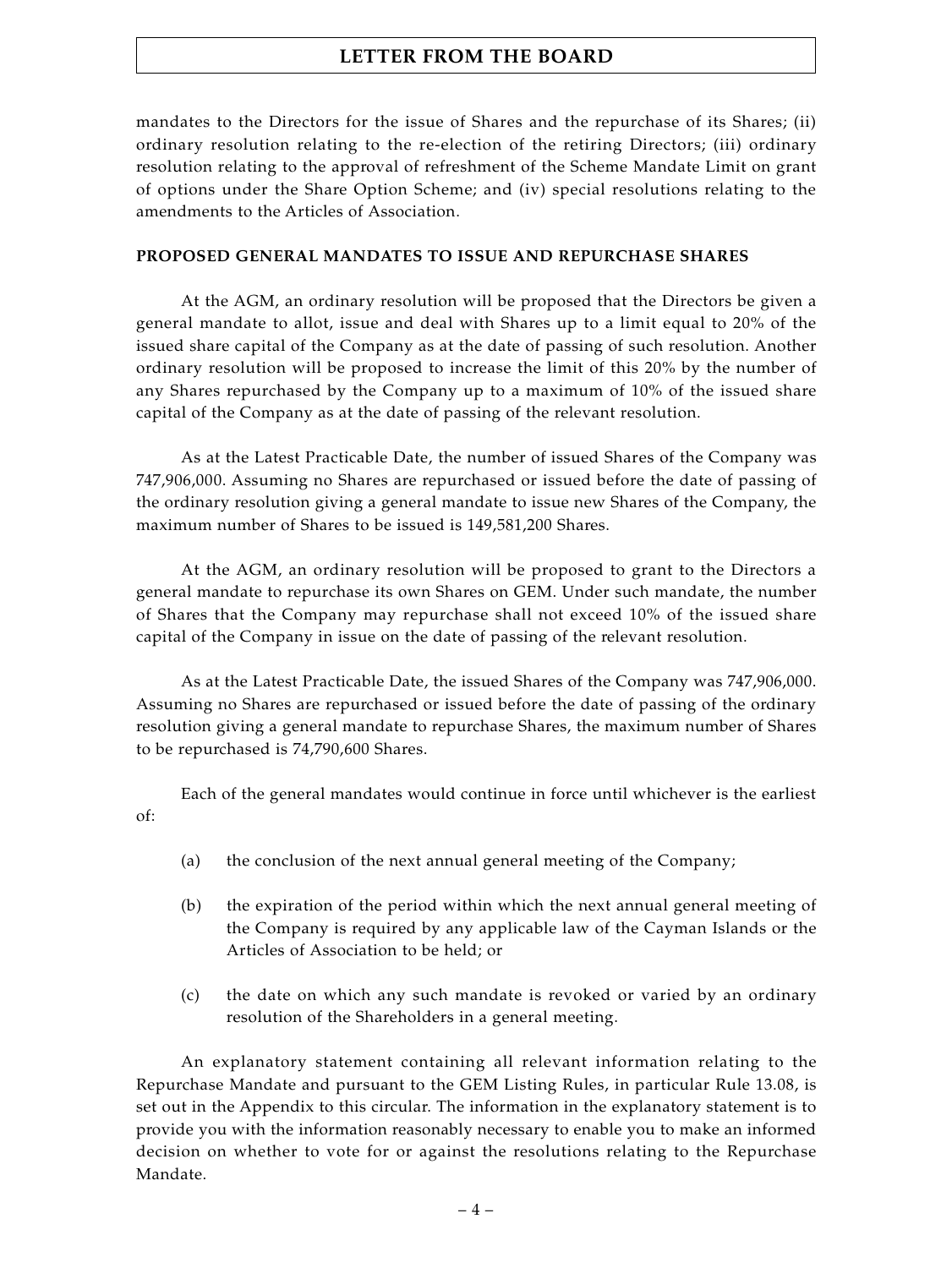#### **RE-ELECTION OF RETIRING DIRECTORS**

In accordance with the Articles of Association, Mr. Wong Wing Cheung, Peter, Mr. Chan Francis Ping Kuen and Mr. Wong Hou Yan, Norman shall retire from office at the AGM, and, being eligible, offer themselves for re-election. Biographical details of the retiring Directors are set out below:

**Mr. Wong Wing Cheung, Peter ("Mr. Wong")**, aged 57, an executive Director of the Company. Mr. Wong is a merchant and has over 17 years of experience in a private industrial company engaging in the manufacturing of leather goods including handbags, belts and wallets in the People's Republic of China and trading of these leather goods in Hong Kong and overseas markets. He is also engaged in the investment of real estates in Hong Kong. Mr. Wong is currently the executive director of a private company and is responsible for the company's investment and management functions including property investment and planning, asset management, property strategic marketing and management as well as financial and corporate administration. Save for the above, Mr. Wong does not hold any directorship in other public listed companies or any other position with the Company and other members of the Group in the past three years.

Mr. Wong has entered into a service contract with the Company for a term of one year commencing on 1 April 2006 and shall continue thereafter until terminated by either party giving to the other not less than one month's notice. Mr. Wong is entitled to a fixed emolument of HK\$120,000 per annum which is determined by arm's length negotiation between Mr. Wong and the Company. He is also entitled to a year-end discretionary bonus to be determined by the Board from time to time. In the financial year ended 31 March 2006, Mr. Wong did not received any emoluments from the Company.

As at the Latest Practicable Date, Mr. Wong held 312,900,000 Shares of the Company, of which 306,000,000 Shares are held by Flyrich Resources Limited which is a substantial Shareholder of the Company and is wholly and beneficially owned by Mr. Wong. Save for the aforesaid, Mr. Wong does not have any interest in the Shares or underlying Shares within the meaning of Part XV of the SFO and does not have any relationship with any Directors, senior management, substantial Shareholders or controlling Shareholders of the Company.

Save as disclosed above, there is no matter that needs to be brought to the attention of the Shareholders and there is no other information which is discloseable pursuant to any of the requirements set out in Rule 17.50(2) of the GEM Listing Rules.

**Mr. Chan Francis Ping Kuen ("Mr. Chan")**, aged 47, an executive Director of the Company. Mr. Chan is a member of The Institute of Chartered Accountants in Australia and a member of the Hong Kong Institute of Certified Public Accountants. Mr. Chan holds a bachelor's degree in economics from the University of Sydney. Mr. Chan has over 20 years of experience in auditing, accounting and financial management and previously worked for an international accounting firm and a number of companies listed in Hong Kong and in the United States of America.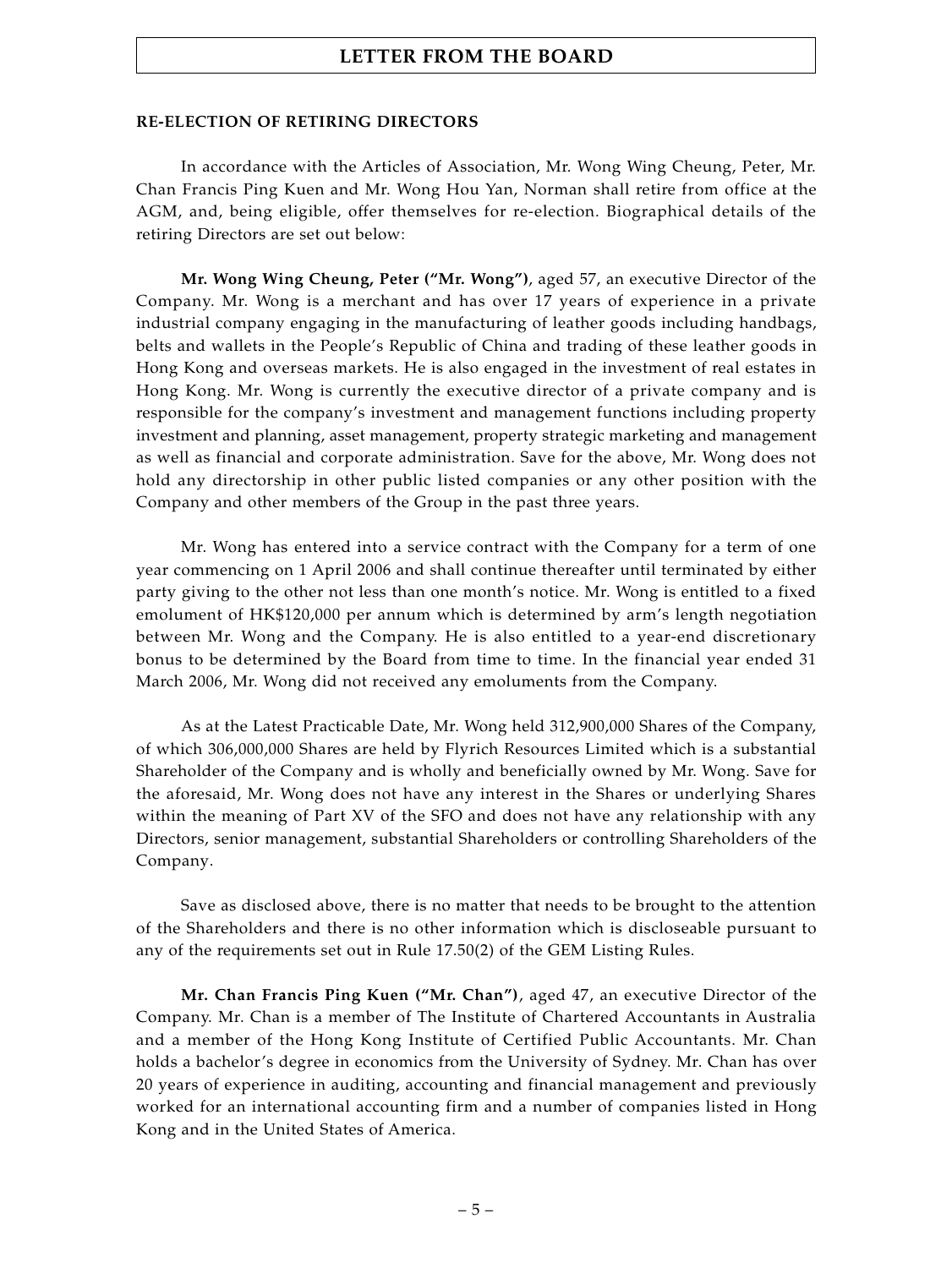Mr. Chan was previously an independent non-executive director of Global Solution Engineering Limited (formerly named as AGL MediaTech Holdings Limited) and Kinetana International Biotech Pharma Limited, both of which are companies listed on GEM. Mr. Chan is currently appointed as an independent non-executive director of China Elegance (Holdings) Limited and Earnest Investments Holdings Limited respectively, both of which are companies listed on the main board of the Stock Exchange and he is also an independent non-executive director of Grandy Corporation which is a company listed on the GEM.

Save for the above, Mr. Chan does not hold any directorship in other public listed companies or any other position with the Company and other members of the Group in the past three years.

Mr. Chan has entered into a service contract with the Company for a term of one year commencing on 1 February 2006 and shall continue thereafter until terminated by either party giving to the other not less than one month's notice. Mr. Chan is entitled to a fixed emolument of HK\$120,000 per annum which is determined by arm's length negotiation between Mr. Chan and the Company. He is also entitled to a year-end discretionary bonus to be determined by the Board from time to time. In the financial year ended 31 March 2006, Mr. Chan received a total emolument of HK\$20,000.

As at the Latest Practicable Date, Mr. Chan held 6,900,000 Shares of the Company. Save for the aforesaid, Mr. Chan does not have any interest in the Shares or underlying Shares within the meaning of Part XV of the SFO. Mr. Chan does not have any relationship with any Directors, senior management, substantial Shareholders or controlling Shareholders of the Company.

Saved as disclosed above, there is no matter that needs to be brought to the attention of the Shareholders of the Company and there is no information to be disclosed pursuant to any of the requirements of Rule 17.50(2) of the GEM Listing Rules.

**Mr. Wong Hou Yan Norman ("Mr. Wong")**, aged 53, an independent non-executive Director of the Company. Mr. Wong has over 29 years of experience in the fields of information technology, project management, sales and support and quality assurance. Mr. Wong is now a managing director of a computing services company where he takes charge of overall management in business expansion, customer relations and daily operation and compliance. Mr. Wong obtained a bachelor's degree of arts in business data processing from the University of Wisconsin in the United States.

Mr. Wong has entered into a service contract with the Company for a term of one year commencing on 20 June 2005 and shall continue thereafter until terminated by either party giving to the other not less than one month's notice. Mr. Wong is entitled to a fixed emolument of HK\$60,000 per annum which is determined by arm's length negotiation between Mr. Wong and the Company. He is also entitled to a year-end discretionary bonus to be determined by the Board from time to time. In the financial year ended 31 March 2006, Mr. Wong received a total emolument of HK\$46,800.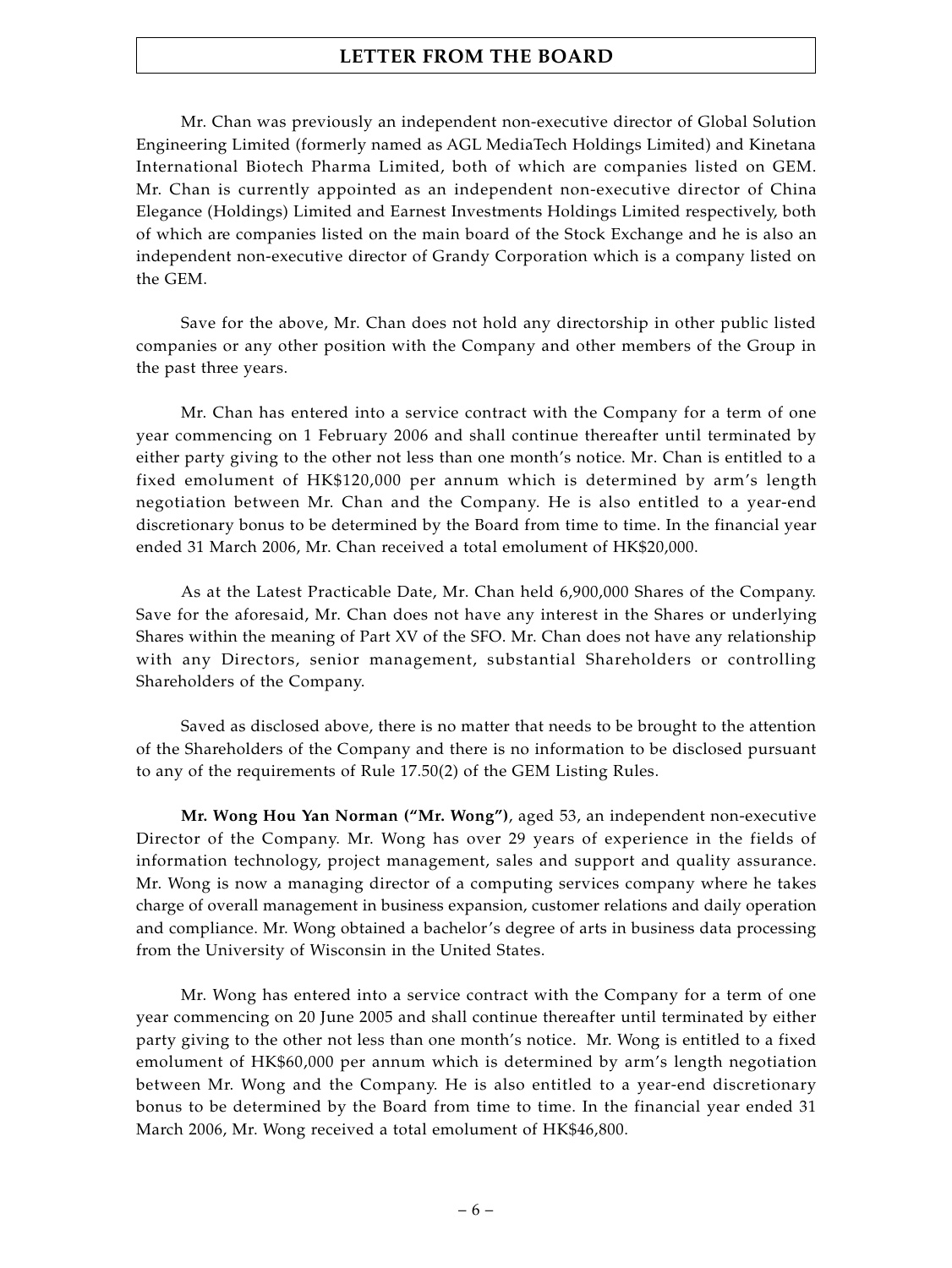As at the Latest Practicable Date, Mr. Wong has no interest in the Shares of the Company and he does not have any interest in the Shares or underlying Shares within the meaning of Part XV of the SFO. Mr. Wong does not have any relationship with any Directors, senior management, substantial Shareholders or controlling Shareholders of the Company.

Mr. Wong was previously an independent non-executive director of IA International Holdings Limited which is a company listed on GEM. Mr. Wong tendered his resignation to the company with effect from 1 April 2006.

Save for the above, Mr. Wong does not hold any directorship in other public listed companies or any other position with the Company and other members of the Group in the past three years.

Saved as disclosed above, there is no matter that needs to be brought to the attention of the Shareholders and there is no other information which is discloseable pursuant to any of the requirements set out in Rule 17.50(2) of the GEM Listing Rules.

#### **REFRESHMENT OF SCHEME MANDATE LIMIT**

The Company adopted the Share Option Scheme by way of written resolution of the Shareholders on 2 May 2002. Under the rules of the Share Option Scheme:

- (i) the total number of Shares subject to options granted under the Share Option Scheme and any other share option schemes of the Group shall not exceed 10% of the Shares in issue as at the date on which dealings in the Shares first commenced on GEM;
- (ii) the Company may seek Shareholders' approval to renew the Scheme Mandate Limit. However, the Scheme Mandate Limit as renewed shall not exceed 10% of the Shares in issue as at the date of the aforesaid Shareholders' approval. Options previously granted under the Share Option Scheme and any other share option schemes (including those outstanding, cancelled, lapsed in accordance with the Share Option Scheme or exercised options) will not be counted for the purpose of calculating the Scheme Mandate Limit as renewed. A circular must be sent to Shareholders in connection with the meeting at which their approval will be sought;
- (iii) the Company may seek separate approval from the Shareholders in general meeting to grant options beyond the Scheme Mandate Limit to Participants specifically identified by the Company before the aforesaid Shareholders' meeting where such approval is sought; and
- (iv) the overall limit on the number of Shares which may be issued upon the exercise of all outstanding options granted and yet to be exercised under the Share Option Scheme and any other option schemes of the Group must not in aggregate exceed 30% of the total number of Shares in issue from time to time.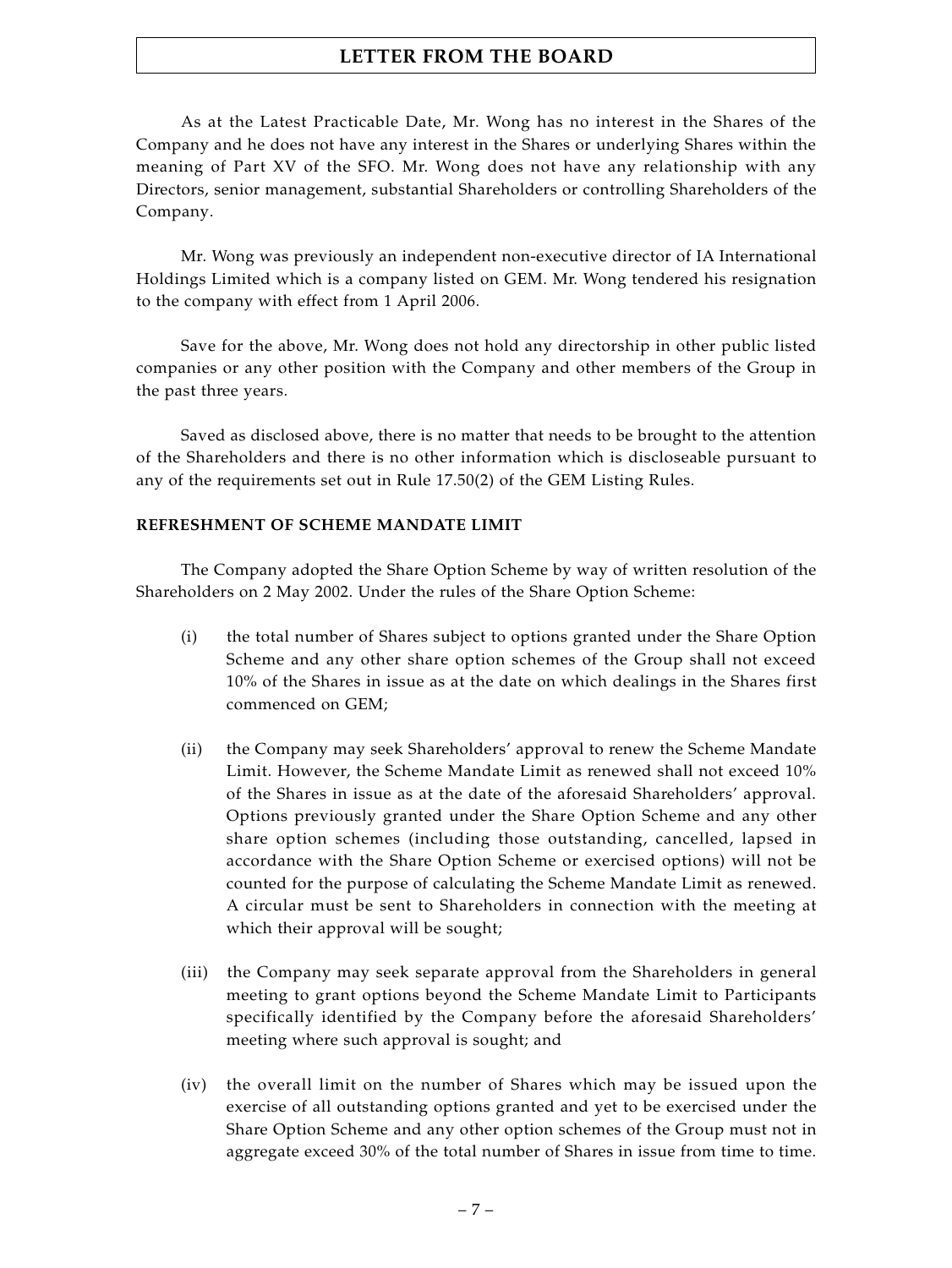As at the Latest Practicable Date, the Directors were only authorised to grant options to subscribe for up to 40,000,000 Shares under the Share Option Scheme, being 10% of the issued share capital of the Company of 400,000,000 Shares as at the date of the adoption of the Share Option Scheme. As at the Latest Practicable Date, under the Share Option Scheme, options to subscribe for 38,100,000 Shares were granted and exercised on 26 May 2006, and none of the grantees has been granted with options which exceed the limit of 1% of the issued capital of the Company as set out in Rule 23.03 of the GEM Listing Rules. In this connection, the Company could only make a further grant of options to subscribe for 1,900,000 Shares to the Participants as at the Latest Practicable Date. In addition, the Company has not granted any options to subscribe for 1,900,000 Shares as at the Latest Practicable Date. If the refreshment of the existing Scheme Mandate Limit is approved at the AGM, options to subscribe for 1,900,000 Shares will be lapsed accordingly.

At the adoption of the Share Option Scheme on 2 May 2002, the total issued share capital of the Company was 400,000,000 Shares. On 9 December 2005, the Company issued and allotted 60,504,000 new Shares to 6 placees who were independent third parties as defined in the GEM Listing Rules. On 26 May 2006, 38,100,000 options were exercised and 38,100,000 Shares were issued and allotted. Following the completion of Open Offer on 12 July 2006, the total issued share capital has been enlarged to 747,906,000 Shares. No adjustment has been made to the Share Option Scheme since its adoption.

The Directors consider that the Company should refresh the Scheme Mandate Limit so that the Company could have more flexibility to provide incentive to Participants by way of granting options to them. If the refreshment of the existing Scheme Mandate Limit is approved at the AGM based on the 747,906,000 Shares in issue as at the Latest Practicable Date and assuming no further Shares are issued, and no Shares are repurchased after the Latest Practicable Date and up to the date of the AGM, the maximum number of Shares, which may be issued upon the exercise of all the options to be granted under the Share Option Scheme under the Scheme Mandate Limit as refreshed should be 74,790,600 Shares, representing 10% of the issued share capital of the Company as at the date of the AGM.

The proposed renewal of the Scheme Mandate Limit will be conditional upon the passing of ordinary resolution of the AGM and the Listing Committee of GEM granting the listing of, and the permission to deal in, such number of Shares, representing 10% of the Shares in issue as at the date of AGM, which may fall to be allotted and issued upon the exercise of options granted under the refreshed Scheme Mandate Limit.

Other than the existing Scheme Mandate Limit and the refreshment of the existing Scheme Mandate Limit, the Company has no other share option scheme in force. The Directors consider that the refreshment of the Scheme Mandate Limit is in the interests of the Group and the Shareholders as a whole because it enables the Company to reward and motivate its employees and other selected Participants under the Share Option Scheme. The refreshment of the Scheme Mandate Limit is in line with the purpose of the Share Option Scheme and is in compliance with Rule 23 of the GEM Listing Rules.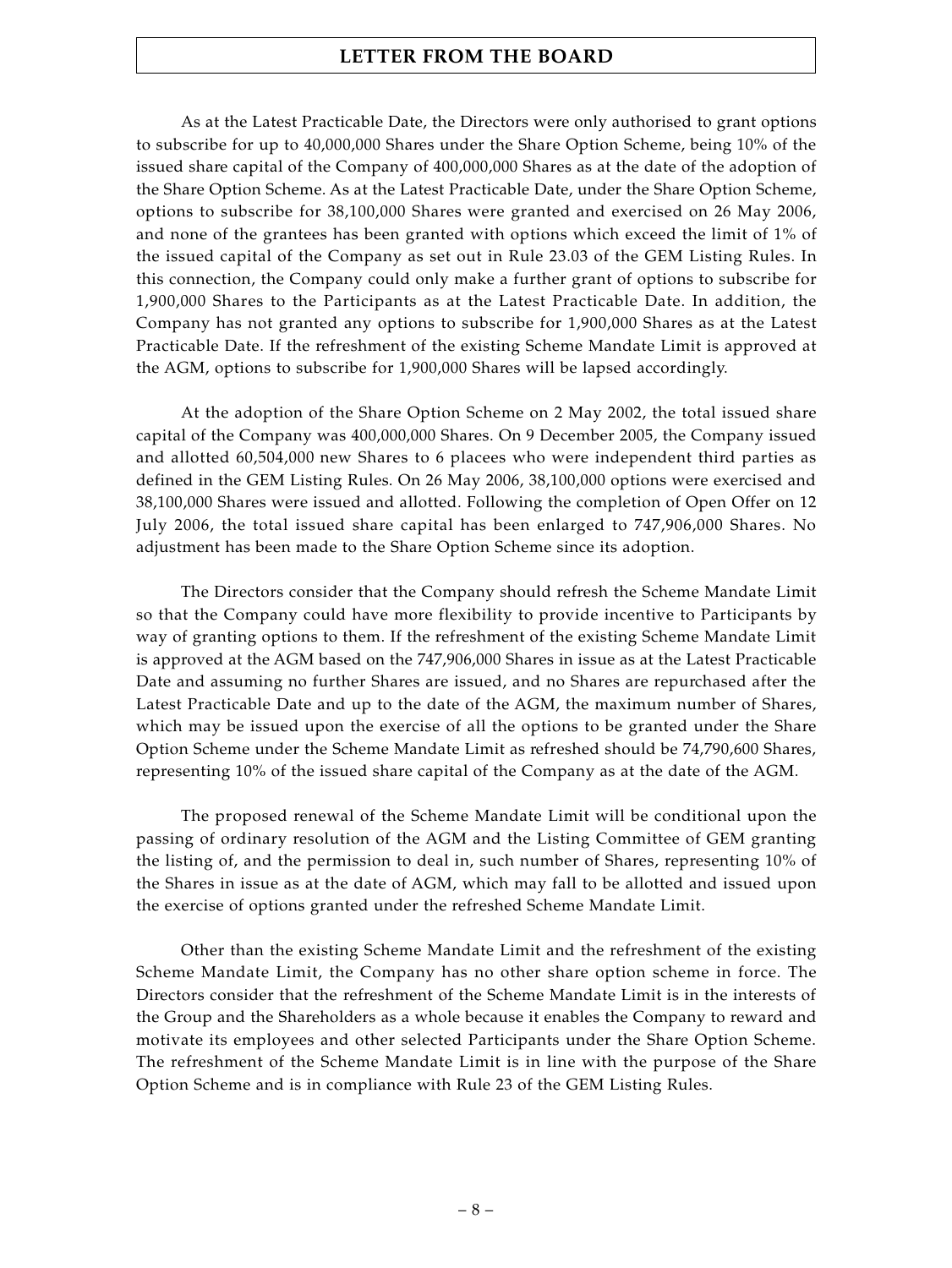#### **AMENDMENTS TO THE ARTICLES OF ASSOCIATION**

In order to bring the Articles of Association in line with paragraph 4(3) of Appendix 3, paragraphs A.4.2. and E.2.1 of Appendix 15 of the GEM Listing Rules, the Directors propose to put forward to the Shareholders for approval at the AGM a special resolution to amend the Articles of Association in the following manner:

- (i) By adding the following new Article 66A immediately after the existing Article 66:
	- "66A. Notwithstanding any other provisions in these Articles, if the aggregate proxies held by (i) the Chairman of a particular meeting, and/or (ii) the Directors, account for five (5) per cent or more of the total voting rights at that meeting, and if on a show of hands in respect of any resolution, the meeting votes in the opposite manner to that instructed in those proxies, the Chairman of the meeting and/or any Director holding proxies as aforesaid shall demand a poll."
- (ii) By deleting the second sentence of Article 68 in its entirety and replacing therewith the following:

"The Company shall only be required to disclose the voting figures on a poll if such disclosure is required by the rules of the Designated Stock Exchange."

- (iii) By deleting Article 86(2) in its entirety and replacing therewith the following:
	- "86(2) The Company may by ordinary resolution elect any person to be a Director either to fill a casual vacancy on the Board, or as an addition to the existing Board. Any Director so appointed shall hold office only until the next following general meeting of the Company (in the case of filling a casual vacancy) or until the next following annual general meeting of the Company (in the case of an addition to their number) and shall then be eligible for re-election at that meeting."
- (iv) By deleting Article 86(3) in its entirety and replacing therewith the following:
	- "86(3) The Directors shall have the power from time to time and at any time to appoint any person as a Director either to fill a casual vacancy on the Board or as an addition to the existing Board. Any Director so appointed by the Board shall hold office only until the next following general meeting of the Company (in the case of filling a casual vacancy) or until the next following annual general meeting of the Company (in the case of an addition to their number) and shall then be eligible for re-election at that meeting."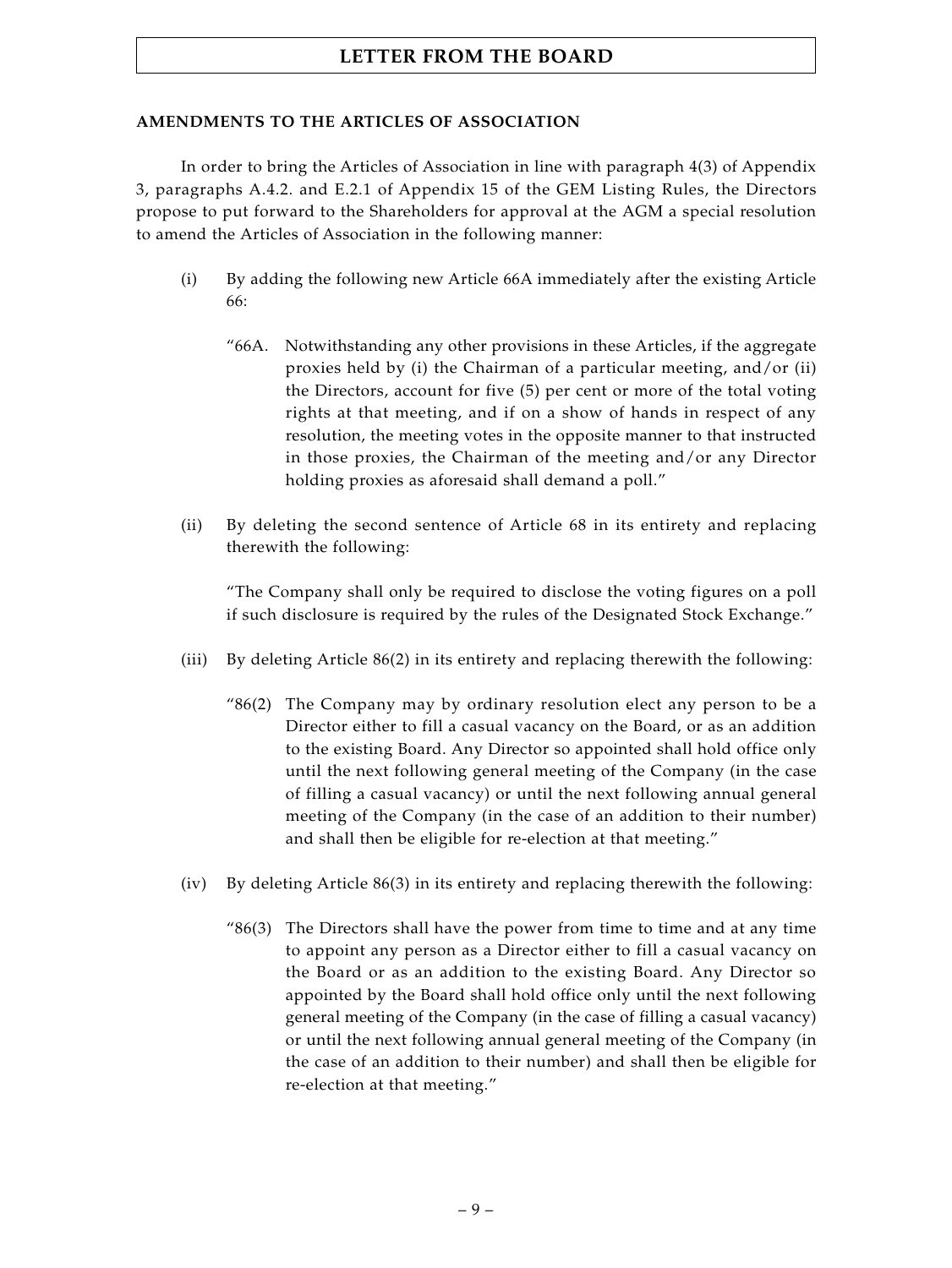- (v) By deleting Article 86(5) in its entirety and replacing therewith the following:
	- $"86(5)$  Subject to any provision to the contrary in these Articles the Members may, at any general meeting convened and held in accordance with these Articles, by ordinary resolution remove a Director at any time before the expiration of his period of office notwithstanding anything in these Articles or in any agreement between the Company and such Director (but without prejudice to any claim for damages under any such agreement)."
- (vi) By deleting Article 86(6) in its entirely and replacing therewith the following:
	- "86(6) A vacancy on the Board created by the removal of a Director under the provisions of subparagraph (5) above may be filled by the election or appointment by ordinary resolution of the Members at the meeting at which such Director is removed. Any Director so appointed shall hold office only until the next following general meeting of the Company and shall then be eligible for re-election at that meeting."
- (vii) By deleting Article 87(1) in its entirety and replacing therewith the following:
	- "87(1) Notwithstanding any other provisions in the Articles, at each annual general meeting, one-third of the Directors for the time being (or, if their numbers is not a multiple of three, the number nearest to but not less than one-third) shall retire from office by rotation provided that every Director shall be subject to retirement at least once every three years. A retiring Director shall be eligible for re-election."

### **AGM**

The notice convening the AGM is set out on pages 16 to 21 of this circular for the purpose of considering and, if thought fit, passing the resolutions set out therein.

A form of proxy for use at the AGM is enclosed with this circular. Whether or not you intend to be present at the AGM, you are requested to complete the form of proxy and return it to the Registrar in accordance with the instructions printed thereon as soon as possible but in any event not later than 48 hours before the time appointed for the holding of the AGM. Completion and return of the form of proxy will not preclude you from attending and voting at the AGM or any adjournment thereof if you so wish.

None of the Shareholders will be required to abstain from voting at the AGM.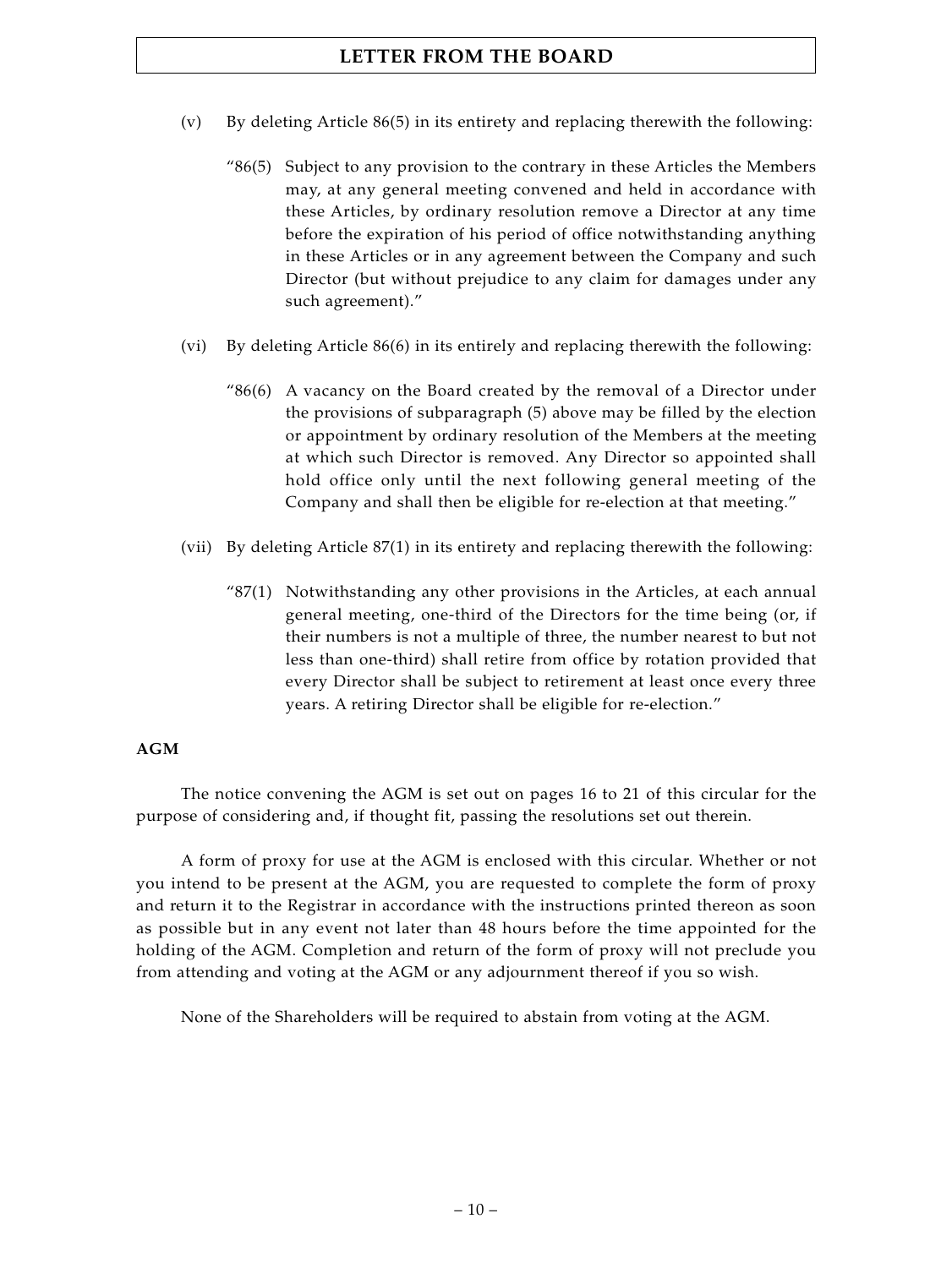#### **PROCEDURES FOR DEMANDING A POLL**

Pursuant to Article 66 of the Articles of Association, at any general meeting a resolution put to the vote of the meeting shall be decided on a show of hands unless (before or on the declaration of the result of the show of hands or on the withdrawal of any other demand for a poll) a poll is demanded (i) by the chairman of the meeting; or (ii) by at least three Shareholders present in person (or in the case of a Shareholder being a corporation by its duly authorised representative) or by proxy for the time being entitled to vote at the meeting; or (iii) by a Shareholder or Shareholders present in person (or in the case of a Shareholder being a corporation by its duly authorised representative) or by proxy and representing not less than one-tenth of the total voting rights of all Shareholders having the right to vote at the meeting; or (iv) by a Shareholder or Shareholders present in person (or in the case of a Shareholder being a corporation by its duly authorised representative) or by proxy and holding Shares in the Company conferring a right to vote at the meeting being Shares on which an aggregate sum has been paid up equal to not less than one-tenth of the total sum paid up on all Shares conferring that right.

#### **RESPONSIBILITY STATEMENT**

This circular, for which the Directors collectively and individually accept full responsibility, includes particulars given in compliance with the GEM Listing Rules for the purpose of giving information with regard to the Company. The Directors, having made all reasonable enquiries, confirm that, to the best of their knowledge and belief (i) the information contained in this circular is accurate and complete in all material respects and not misleading; (ii) there are no other matters the omission of which would make any statement in this circular misleading; and (iii) all opinions expressed in this circular have been arrived at after due and careful consideration and are founded on bases and assumptions that are fair and reasonable.

#### **RECOMMENDATION**

The Directors consider that the general mandate to issue Shares, the refreshment of Scheme Mandate Limit on the grant of options under the Share Option Scheme, Repurchase Mandate, the re-election of Directors and the amendments to the Articles of Association are all in the interests of the Company and its Shareholders and so recommend all Shareholders to vote in favour of the resolutions to be proposed at the forthcoming AGM.

> Yours faithfully, By order of the Board **Wong Wing Cheung, Peter** *Chairman*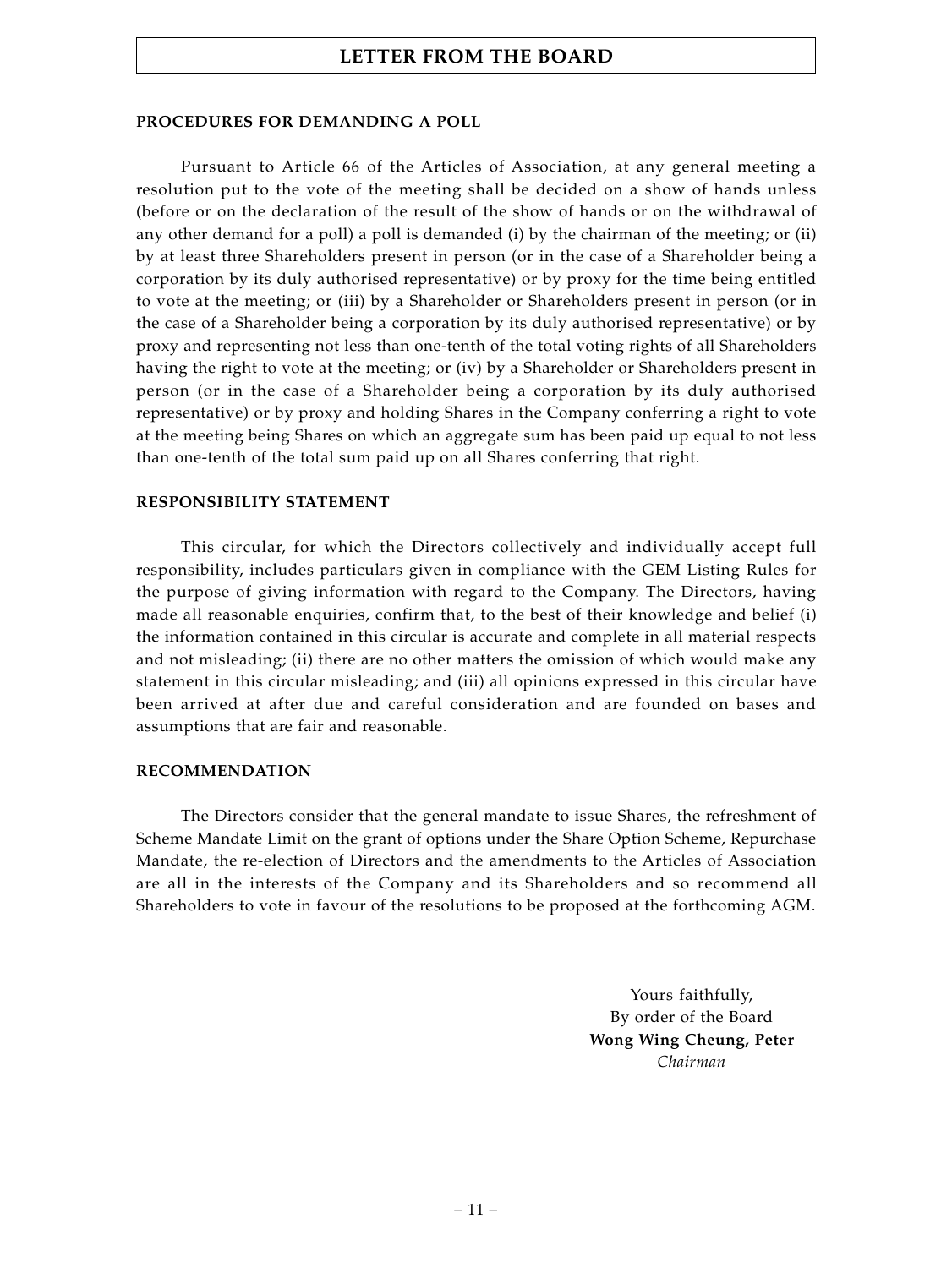# **APPENDIX EXPLANATORY STATEMENT**

This appendix serves as an explanatory statement, as required to be sent to the Shareholders pursuant to Rule 13.08 of the GEM Listing Rules, to provide the requisite information to the Shareholders to make an informed decision in relation to the Repurchase Mandate to be proposed at the AGM.

#### **SHARE CAPITAL**

As at the Latest Practicable Date, the issued share capital of the Company comprised 747,906,000 Shares of HK\$0.01 each.

Subject to the passing of the resolution in relation to the Repurchase Mandate and on the basis that no further Shares are issued or repurchased after the Latest Practicable Date and prior to the AGM, the Company will be allowed to repurchase a maximum of 74,790,600 Shares, representing 10% of the issued share capital of the Company.

#### **REASON FOR REPURCHASE**

The Directors believe that the grant of the Repurchase Mandate is in the best interests of the Company and the Shareholders as a whole. Such repurchase may, depending on market conditions and funding arrangements at the time, lead to an enhancement of the net asset value and/or earnings per Share of the Company.

The Repurchase Mandate will only be exercised when the Directors believe that such repurchase will benefit the Company and the Shareholders as a whole.

The Directors have no present intention to repurchase any Shares.

#### **FUNDING OF REPURCHASES**

In repurchasing Shares, the Company will only apply funds legally available for such purpose in accordance with its memorandum and articles of association of the Company, the laws of the Cayman Islands and the GEM Listing Rules.

There might be a material adverse impact on the working capital or gearing position of the Company as compared with the financial position of the Company as at 31 March 2006 (being the date of its latest published audited consolidated accounts) in the event that the Repurchase Mandate is exercised in full. However, the Directors do not propose to exercise the Repurchase Mandate to such extent as would, in the circumstances, have a material adverse effect on the working capital requirements of the Company or the gearing levels which in the opinion of the Directors are from time to time appropriate for the Company.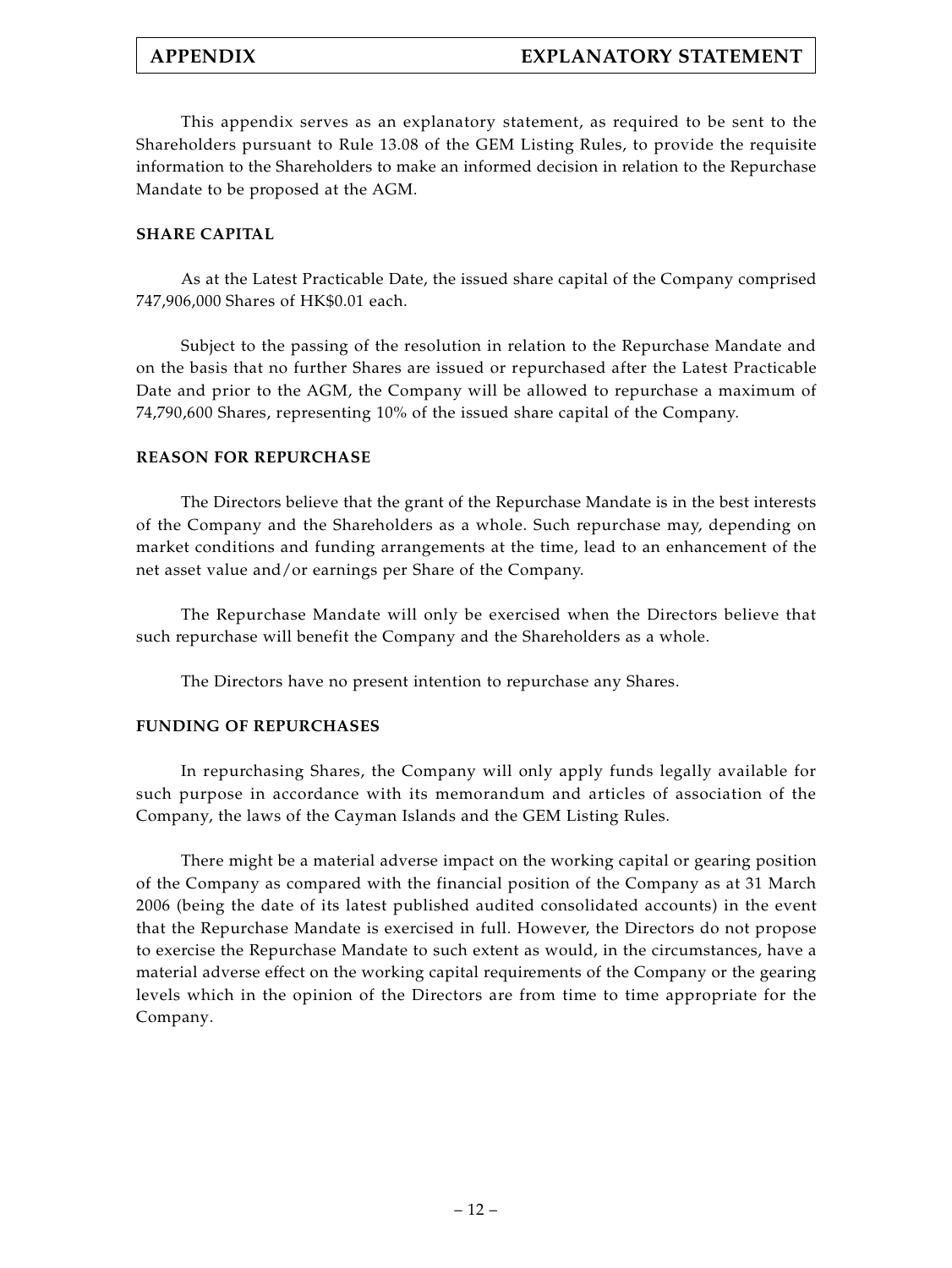#### **SHARE PRICES**

The highest and lowest prices were adjusted after Open Offer became effective on 14 July 2006 at which the Shares have been traded on GEM in each of the previous twelve months before the Latest Practicable Date are as follows:

|                                                        |                | <b>Share Price</b> |  |
|--------------------------------------------------------|----------------|--------------------|--|
|                                                        | <b>Highest</b> | Lowest             |  |
|                                                        | (Adjusted)     | (Adjusted)         |  |
|                                                        | HK\$           | HK\$               |  |
|                                                        |                |                    |  |
| 2005                                                   |                |                    |  |
| July                                                   | 0.045          | 0.044              |  |
| August                                                 | 0.044          | 0.044              |  |
| September                                              | 0.044          | 0.044              |  |
| October                                                | 0.037          | 0.033              |  |
| November                                               | 0.067          | 0.036              |  |
| December                                               | 0.145          | 0.067              |  |
| 2006                                                   |                |                    |  |
| January                                                | 0.107          | 0.087              |  |
| February                                               | 0.132          | 0.101              |  |
| March                                                  | 0.132          | 0.059              |  |
| April                                                  | 0.307          | 0.087              |  |
| May                                                    | 0.287          | 0.193              |  |
| June                                                   | 0.320          | 0.203              |  |
| July (up to and including the Latest Practicable Date) | 0.250          | 0.156              |  |

#### **UNDERTAKING**

The Directors have undertaken to the Stock Exchange that they will exercise the powers of the Company to make repurchases pursuant to the proposed resolution in accordance with the GEM Listing Rules and the applicable laws of the Cayman Islands.

None of the Directors nor, to the best of their knowledge having made all reasonable enquiries, their associates, have any present intention to sell any Shares to the Company or its subsidiaries under the Repurchase Mandate in the event that it is approved by the Shareholders at the AGM.

As at the Latest Practicable Date, no other connected persons (as defined in the GEM Listing Rules) have notified the Company that they have a present intention to sell Shares to the Company or its subsidiaries, or have undertaken not to do so under the Repurchase Mandate in the event that it is approved by the Shareholders at the AGM.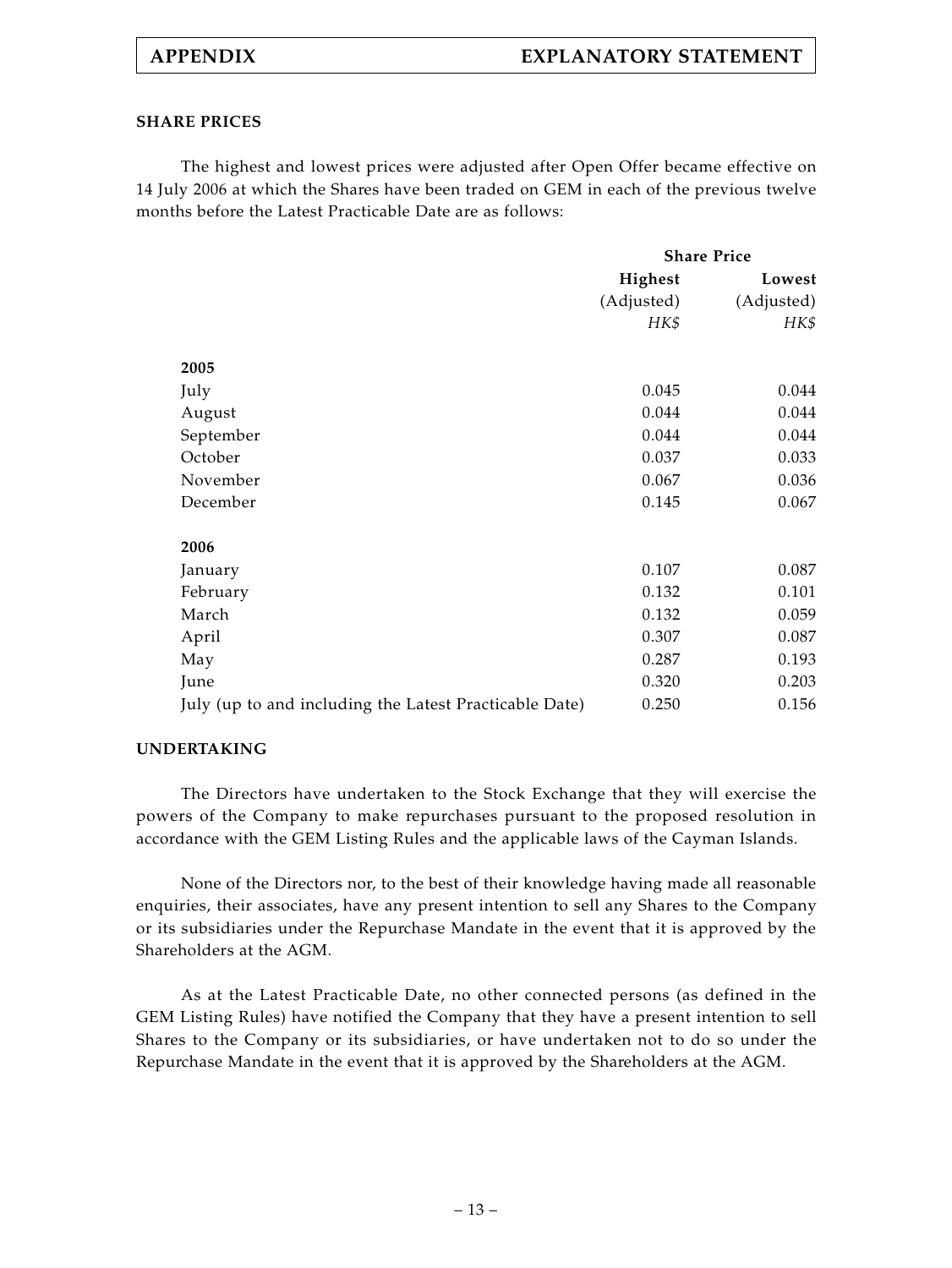#### **EFFECT OF THE TAKEOVERS CODE**

If on the exercise of the power to repurchase Shares pursuant to the Repurchase Mandate, a Shareholder's proportionate interest in the voting rights of the Company increases, such increase will be treated as an acquisition for the purposes of Rule 32 of the Takeovers Code. As a result, a Shareholder, or a group of Shareholders acting in concert, could obtain or consolidate control of the Company and become obliged to make a mandatory offer in accordance with Rules 26 and 32 of the Takeovers Code.

As at the Latest Practicable Date, the following persons were interested in 10% or more of the issued share capital of the Company. In the event that the Repurchase Mandate is exercised in full, the interest of such persons will be increased to approximately the percentages set out in the last column as follows:

| Name of Shareholder              | Number of<br>Shares held | Approximate<br>percentage of<br>shareholding<br>$($ %) | Approximate<br>percentage of<br>shareholding if<br>the Repurchase<br>Mandate is<br>exercised in full<br>(% ) |
|----------------------------------|--------------------------|--------------------------------------------------------|--------------------------------------------------------------------------------------------------------------|
| Mr. Wong Wing Cheung, Peter      | 312,900,000              | 41.84                                                  | 46.49                                                                                                        |
| <b>Flyrich Resources Limited</b> | 306,000,000 (Note 1)     | 40.91                                                  | 45.46                                                                                                        |
| Sunny Wonders Limited            | 204,000,000 (Note 2)     | 27.28                                                  | 30.31                                                                                                        |
| Mr. Chan Poon Yau, Adrian        | 204,000,000 (Note 2)     | 27.28                                                  | 30.31                                                                                                        |

*Notes:*

1. These Shares are beneficially owned by Flyrich Resources Limited, a company wholly owned by Mr. Wong Wing Cheung, Peter.

2. Sunny Wonders Limited, a company incorporated in the British Virgin Islands and wholly owned by Mr. Chan Poon Yau, Adrian, had a security interest in Shares of the Company. Under the SFO, Mr. Chan Poon Yau Adrian is deemed to be interested in such security shares.

On the basis of the current shareholding of Mr. Wong Wing Cheung, Peter and Flyrich Resources Limited and parties acting in concert with them, an exercise of the Repurchase Mandate in full will result in their becoming obliged to make a mandatory offer under Rule 26 of the Takeovers Code.

The Directors will not repurchase the Shares on GEM if the repurchase would result in the number of the listed securities which are in the hands of the public falling below the relevant minimum prescribed percentage for the Company as required by the Stock Exchange.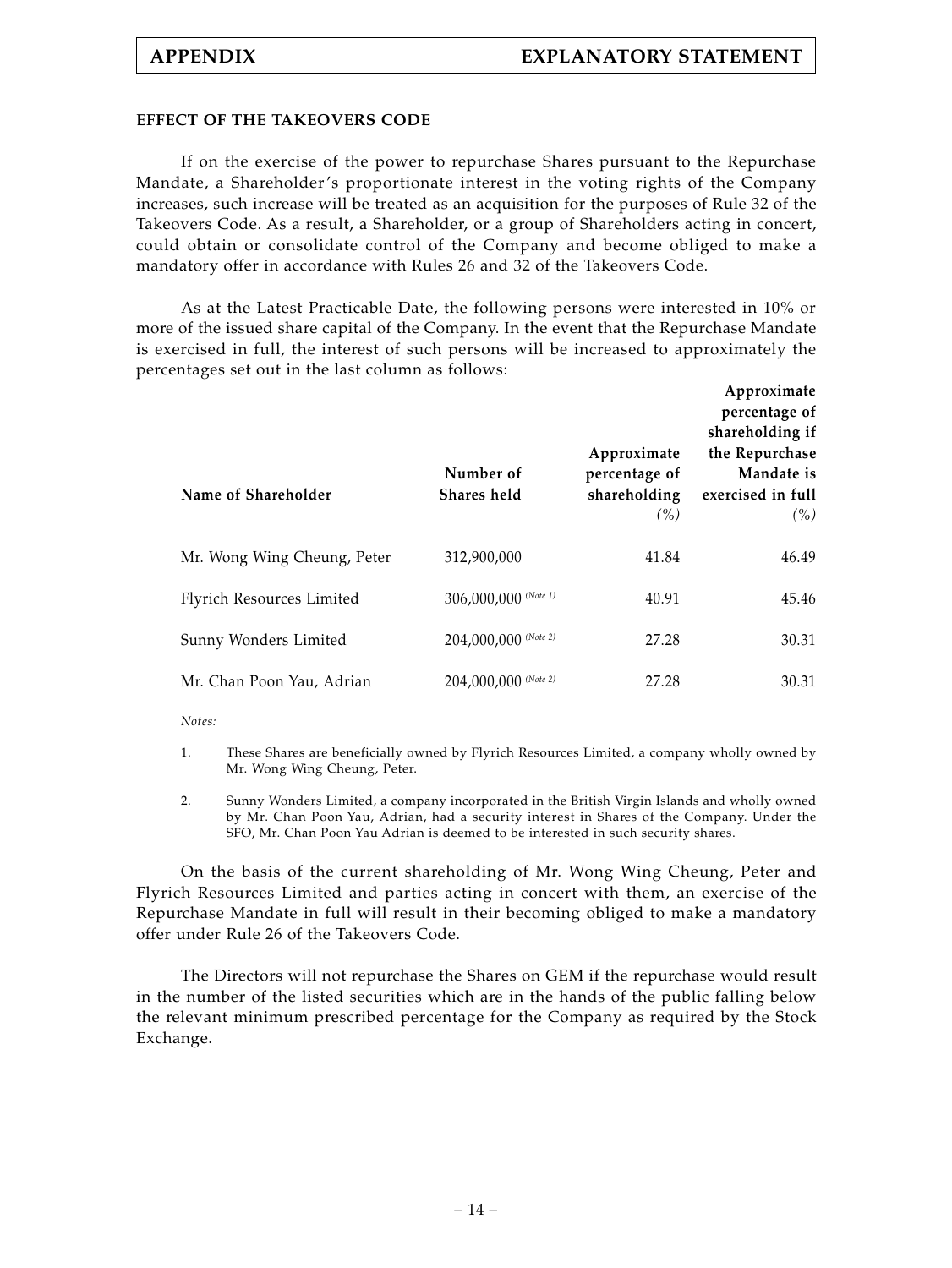#### **SHARE REPURCHASE MADE BY THE COMPANY**

No purchase of Shares has been made by the Company in the preceding six months (whether on the GEM or otherwise) ending on the Latest Practicable Date.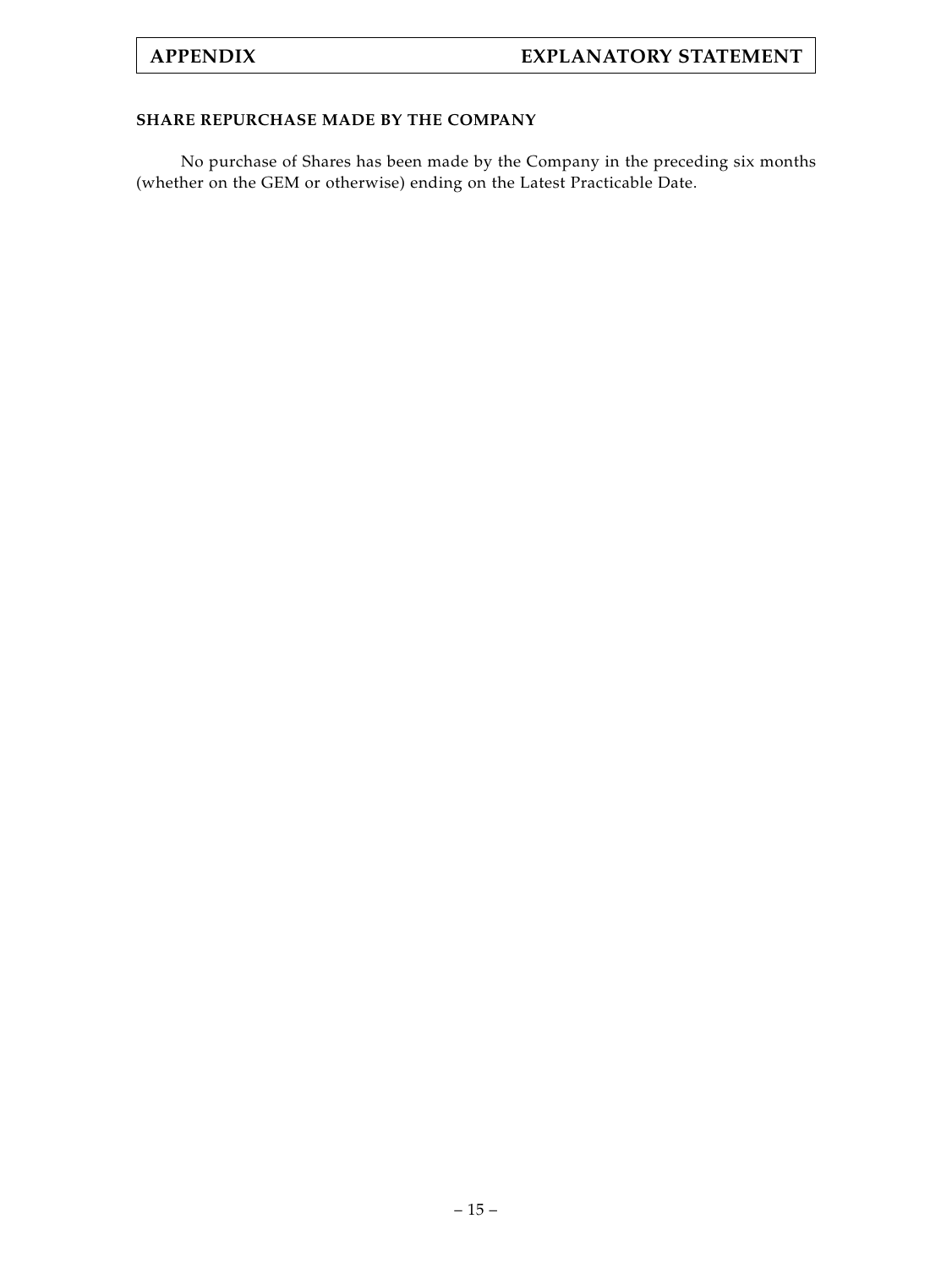# **NOTICE OF AGM**



**FX CREATIONS INTERNATIONAL HOLDINGS LIMITED**

**豐盛創意國際控股有限公司** \*

*(incorporated in the Cayman Islands with limited liability)* **(Stock Code: 8136)**

**NOTICE IS HEREBY GIVEN** that the annual general meeting of the shareholders of FX Creations International Holdings Limited (the "Company") will be held at 14/F., Printing House, 6 Duddell Street, Central, Hong Kong on 11 August 2006, at 11:00 a.m. for the following purposes:

- 1. to receive and adopt the audited financial statements and the reports of the directors ("Directors") of the Company and the auditors for the year ended 31 March 2006;
- 2. to re-elect the retiring directors, namely Mr. Wong Wing Cheung, Peter, Mr. Chan Francis Ping Kuen and Mr. Wong Hou Yan, Norman and to authorise the board of directors (the "Board") to fix the directors' remuneration and the remuneration of any committee of directors;
- 3. to re-appoint auditors and to authorise the Board to fix their remuneration;

and by way of special business, to consider and, if thought fit, to pass with or without alterations, the following resolutions numbered 4 to 7 as ordinary resolutions of the Company, and resolution numbered 8 as a special resolution of the Company:

#### **ORDINARY RESOLUTIONS**

#### 4. **THAT**:

- (a) subject to paragraph (c) of this resolution, and pursuant to the Rules Governing the Listing of Securities on the Growth Enterprise Market ("GEM") of The Stock Exchange of Hong Kong Limited (the "Stock Exchange"), the exercise by the Directors during the Relevant Period (as hereinafter defined) of all the powers of the Company to allot, issue and deal with additional shares ("Shares") in the capital of the Company and to make or grant offers, agreements and options which might require the exercise of such powers be and the same is hereby generally and unconditionally approved;
- (b) the approval in paragraph (a) of this resolution shall authorise the Directors during the Relevant Period to make or grant offers, agreements and options which might require the exercise of such powers after the end of the Relevant Period;

*<sup>\*</sup> For identification purposes only*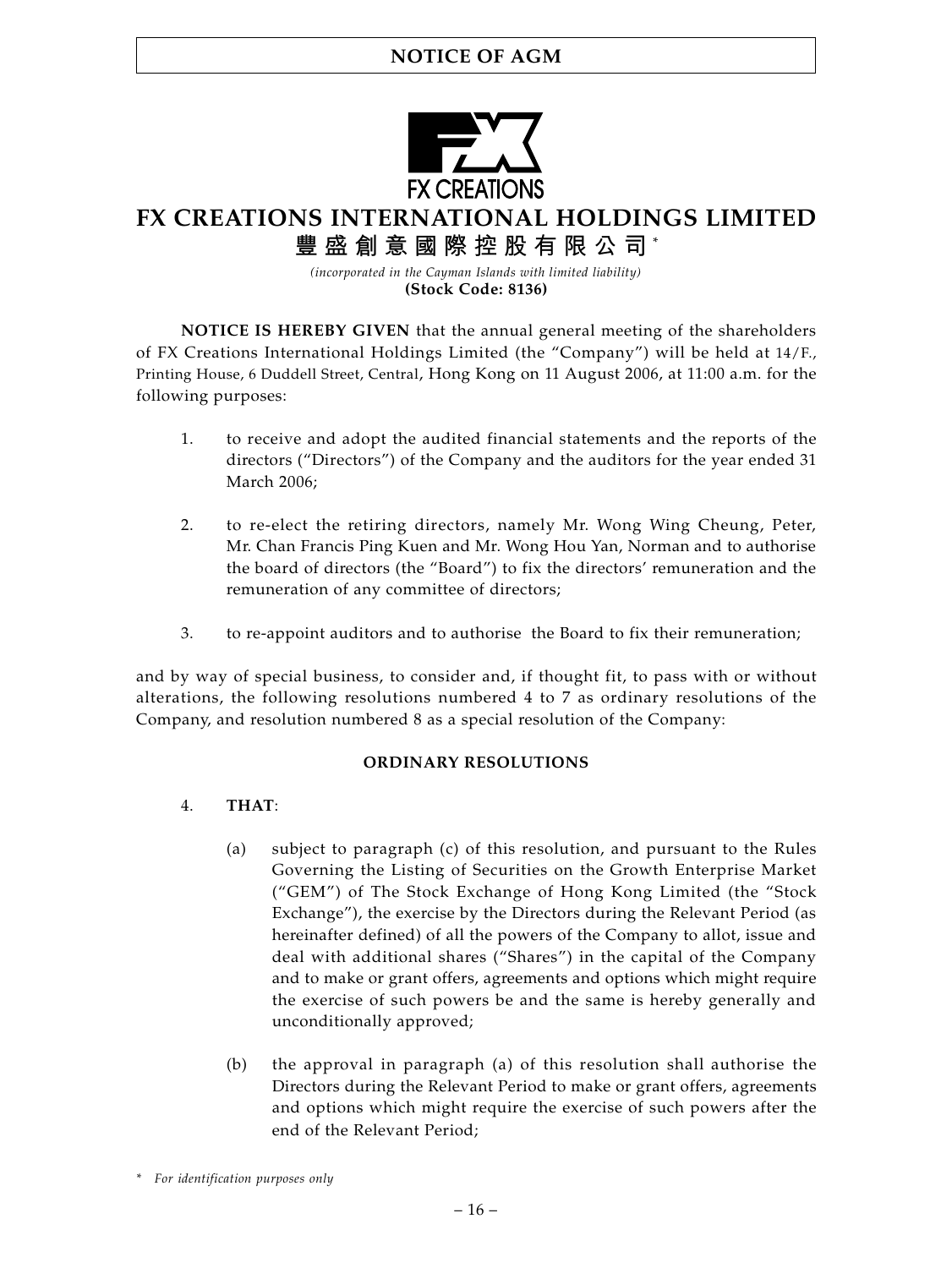- (c) the aggregate nominal amount of share capital allotted or agreed conditionally or unconditionally to be allotted (whether pursuant to options or otherwise) by the Directors pursuant to the approval in paragraph (a) of this resolution, otherwise than pursuant to (i) a Rights Issue (as defined below); or (ii) the grant or exercise of any option under the share option scheme of the Company or any other option scheme or similar arrangement for the time being adopted for the grant or issue to officers and/or employees of the Company and/or any of its subsidiaries of Shares or rights to acquire Shares of the Company; or (iii) any scrip dividend or similar arrangement providing for the allotment of Shares in lieu of the whole or part of a dividend on Shares in accordance with the articles of association of the Company in force from time to time; or (iv) any issue of Shares in the Company upon the exercise of rights of subscription or conversion under the terms of any existing warrants of the Company or any existing securities of the Company which carry rights to subscribe for are convertible into Shares of the Company, shall not exceed the aggregate of:
	- (i) 20% of the aggregate nominal amount of the share capital of the Company in issue on the date of passing of this resolution; and
	- (ii) (if the Directors are so authorised by a separate ordinary resolution of the Shareholders) the nominal amount of any share capital of the Company repurchased by the Company subsequent to the passing of this resolution (up to a maximum equivalent to 10% of the aggregate nominal amount of the share capital of the Company in issue on the date of passing of this resolution).

and the authority pursuant to paragraph (a) of this resolution shall be limited accordingly; and

- (d) for the purpose of this resolution:
	- (aa) "Relevant Period" means the period from the date of the passing of this resolution until whichever is the earliest of:
		- (i) the conclusion of the next annual general meeting of the Company;
		- (ii) the expiration of the period within which the next annual general meeting of the Company is required by the memorandum and articles of association of the Company; or any other applicable laws of the Cayman Islands to be held; and
		- (iii) the passing of an ordinary resolution by the shareholders of the Company in general meeting revoking or varying the authority given to the Directors by this resolution.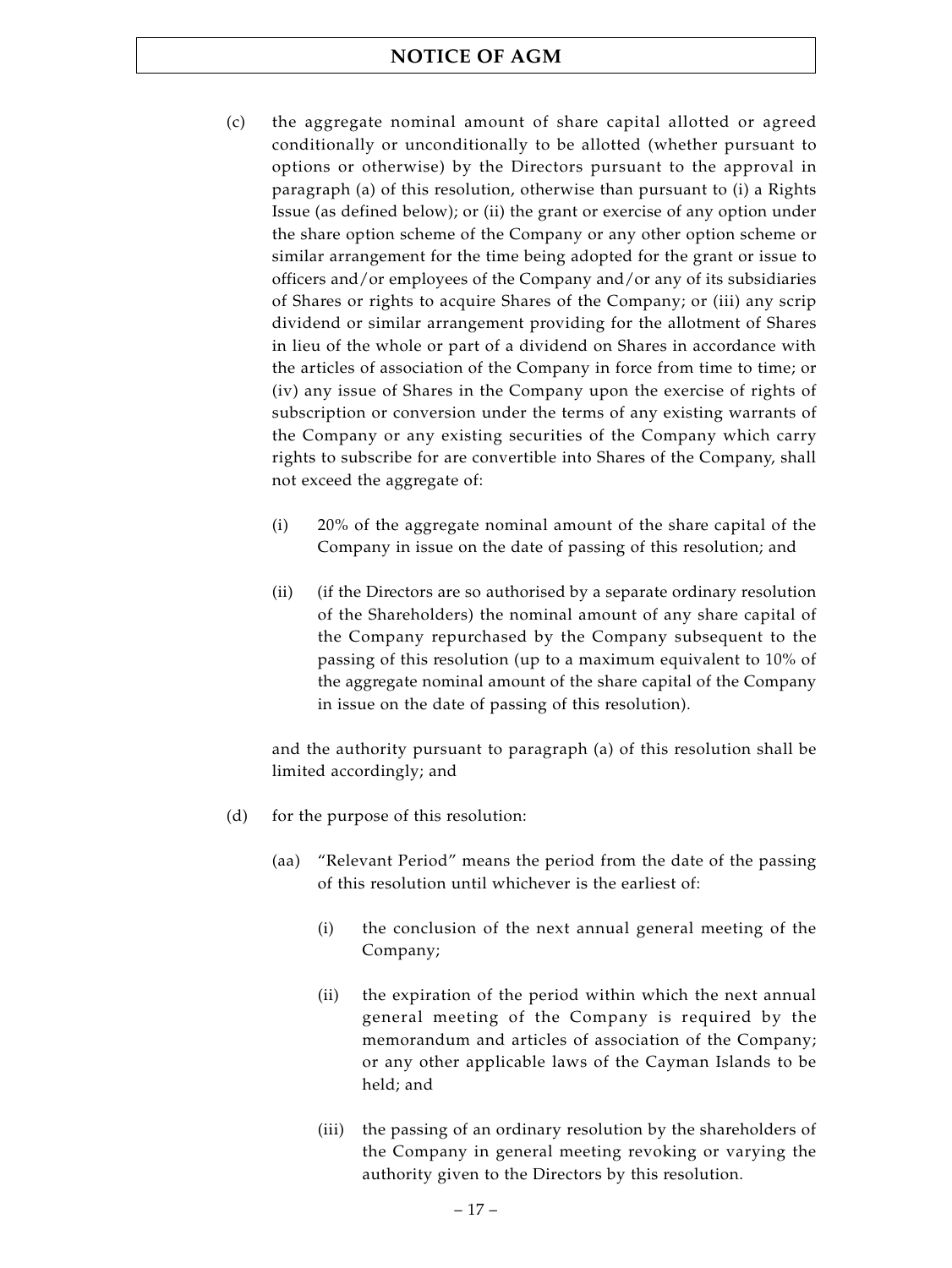# **NOTICE OF AGM**

(bb) "Rights Issue" means an offer of Shares, or offer or issue of warrants, options or other securities giving rights to subscribe for Shares open for a period fixed by the Directors to holders of Shares on the register on a fixed record date in proportion to their shareholdings (subject to such exclusion or other arrangements as the Directors may deem necessary or expedient in relation to fractional entitlements, or having regard to any restrictions or obligations under the laws of, or the requirements of, or the expense or delay which may be involved in determining the existence or extent of any restrictions or obligations under the laws of, or the requirements of, any jurisdiction applicable to the Company; or any recognised regulatory body or any stock exchange applicable to the Company).

#### 5. **THAT**:

- (a) subject to paragraph (b) of this resolution, the exercise by the Directors during the Relevant Period (as hereinafter defined) of all powers of the Company to purchase its Shares on GEM or any other stock exchange on which the Shares may be listed and recognised by the Securities and Futures Commission ("SFC") and the Stock Exchange for such purpose, and otherwise in accordance with the rules and regulations of the SFC, the Stock Exchange or of any other stock exchange as amended from time to time and all applicable laws in this regard, be and the same is hereby generally and unconditionally approved;
- (b) the aggregate nominal amount of Shares which may be purchased by the Company pursuant to the approval in paragraph (a) of this resolution during the Relevant Period shall not exceed 10% of the aggregate nominal amount of the issued share capital of the Company as at the date of passing of this resolution and the authority pursuant to paragraph (a) of this resolution shall be limited accordingly; and
- (c) for the purpose of this resolution, "Relevant Period" shall have the same meaning as in resolution no. 4(d)(aa).
- 6. **THAT** conditional upon the resolutions set out in items 4 and 5 of the notice convening this meeting being passed, the general mandate granted to the Directors to allot, issue and deal with additional Shares pursuant to the said resolution under item 4 be and is hereby extended by the addition thereto of an amount representing the aggregate nominal amount of Shares in the capital of the Company which are repurchased by the Company under the authority granted to the Directors pursuant to the said resolution under item 5, provided that the amount of Shares so repurchased by the Company shall not exceed 10% of the aggregate nominal amount of the issued share capital of the Company as at the date of the passing of this resolution.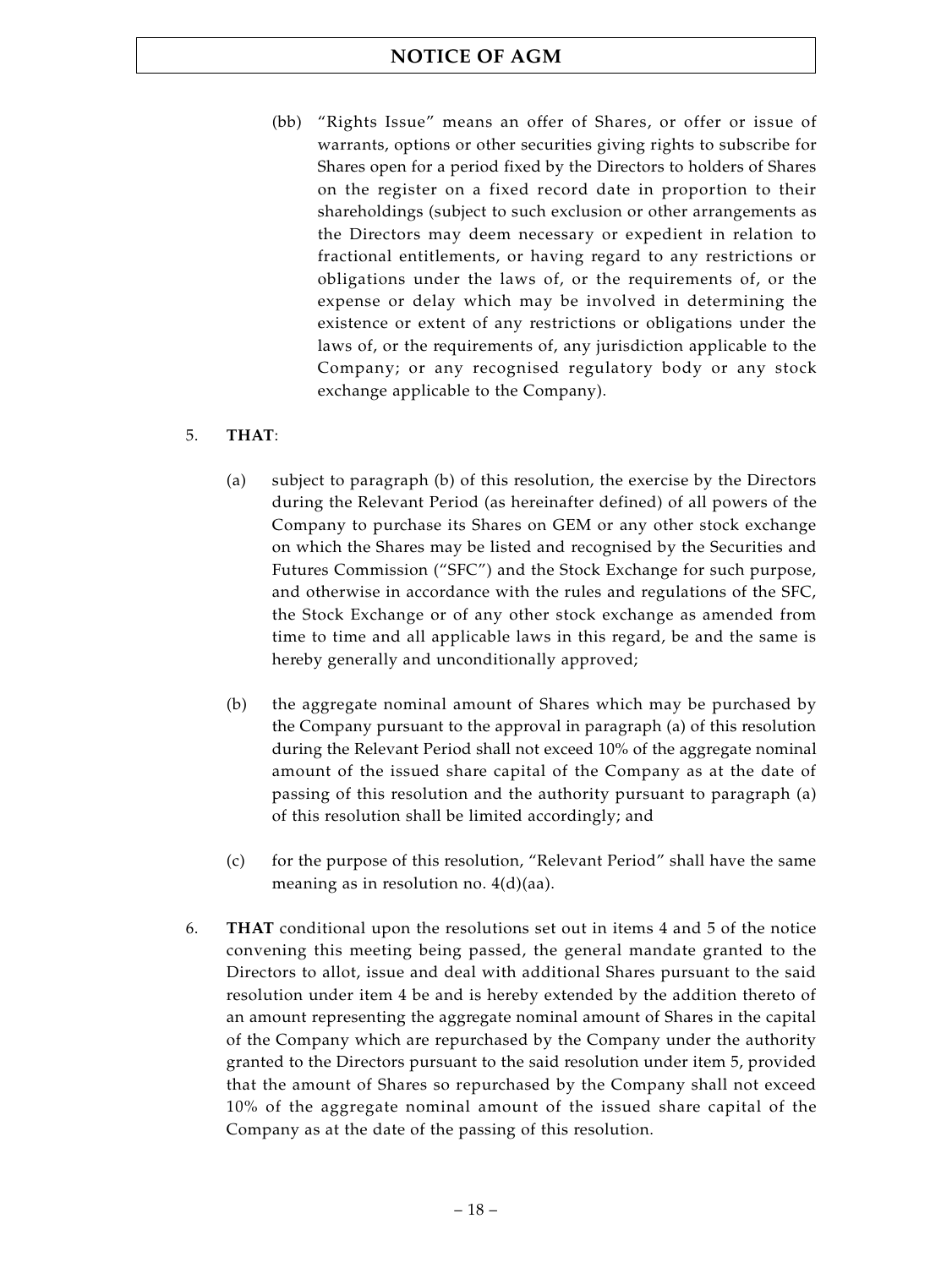# **NOTICE OF AGM**

- 7. **THAT** subject to and conditional upon the Listing Committee of GEM granting the listing of, and permission to deal in, such number of fully paid Shares which may fall to be allotted and issued pursuant to the exercise of the options which may be granted under the share option schemes adopted by the Company on 2 May 2002 (the "Share Option Scheme") and any other share option schemes of the Company, representing 10% of the issued share capital of the Company as at the date on which this resolution is passed,
	- (i) the existing scheme mandate limit in respect of the grant of options under the Share Option Scheme be refreshed provided that the total number of Shares which may be issued upon the exercise of all options to be granted under the Share Option Scheme and any other option schemes of the Company shall not exceed 10% of the aggregate nominal amount of the share capital of the Company in issue as at the date of the passing of this resolution; and
	- (ii) the Directors of the Company be authorised to do all such acts and things and execute all such documents, including under seal where applicable, as they consider necessary or expedient to give effect to the foregoing arrangement.

#### **SPECIAL RESOLUTION**

- 8. **THAT** the existing articles of association of the Company be and are hereby amended in the following manner:
	- 8.1 By adding the following new Article 66A immediately after the existing Article 66:
		- "66A. Notwithstanding any other provisions in these Articles, if the aggregate proxies held by (i) the Chairman of a particular meeting, and/or (ii) the Directors, account for five  $(5)$  per cent or more of the total voting rights at that meeting, and if on a show of hands in respect of any resolution, the meeting votes in the opposite manner to that instructed in those proxies, the Chairman of the meeting and/or any Director holding proxies as aforesaid shall demand a poll."
	- 8.2 By deleting the second sentence of Article 68 in its entirety and replacing therewith the following:

"The Company shall only be required to disclose the voting figures on a poll if such disclosure is required by the rules of the Designated Stock Exchange."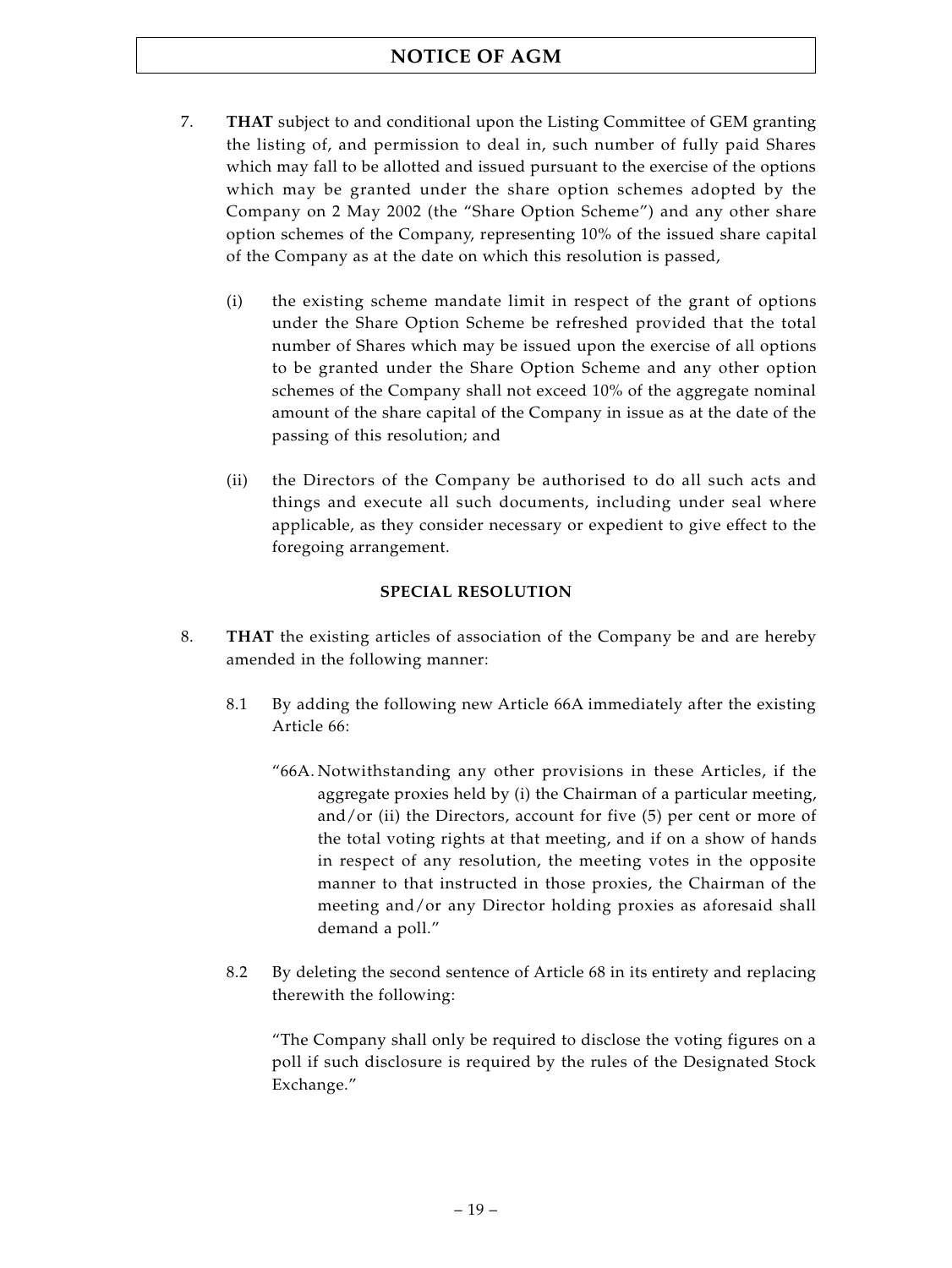- 8.3 By deleting Article 86(2) in its entirety and replacing therewith the following:
	- " $86(2)$  The Company may by ordinary resolution elect any person to be a Director either to fill a casual vacancy on the Board, or as an addition to the existing Board. Any Director so appointed shall hold office only until the next following general meeting of the Company (in the case of filling a casual vacancy) or until the next following annual general meeting of the Company (in the case of an addition to their number) and shall then be eligible for re-election at that meeting."
- 8.4 By deleting Article 86(3) in its entirety and replacing therewith the following:
	- " $86(3)$  The Directors shall have the power from time to time and at any time to appoint any person as a Director either to fill a casual vacancy on the Board or as an addition to the existing Board. Any Director so appointed by the Board shall hold office only until the next following general meeting of the Company (in the case of filling a casual vacancy) or until the next following annual general meeting of the Company (in the case of an addition to their number) and shall then be eligible for re-election at that meeting."
- 8.5 By deleting Article 86(5) in its entirety and replacing therewith the following:
	- "86(5) Subject to any provision to the contrary in these Articles the Members may, at any general meeting convened and held in accordance with these Articles, by ordinary resolution remove a Director at any time before the expiration of his period of office notwithstanding anything in these Articles or in any agreement between the Company and such Director (but without prejudice to any claim for damages under any such agreement)."
- 8.6 By deleting Article 86(6) in its entirely and replacing therewith the following:
	- $"86(6)$  A vacancy on the Board created by the removal of a Director under the provisions of subparagraph (5) above may be filled by the election or appointment by ordinary resolution of the Members at the meeting at which such Director is removed. Any Director so appointed shall hold office only until the next following general meeting of the Company and shall then be eligible for re-election at that meeting."